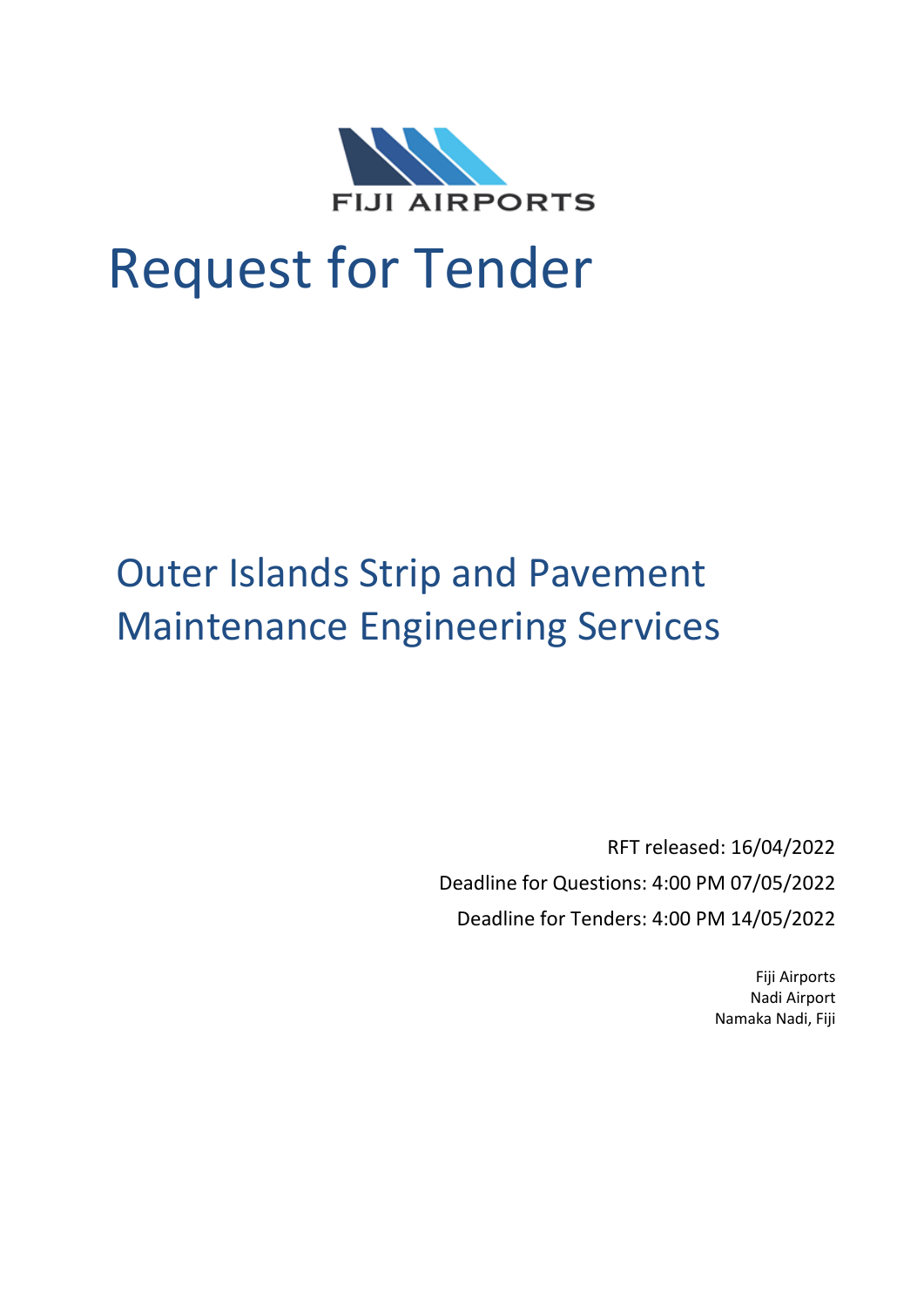## **Contents**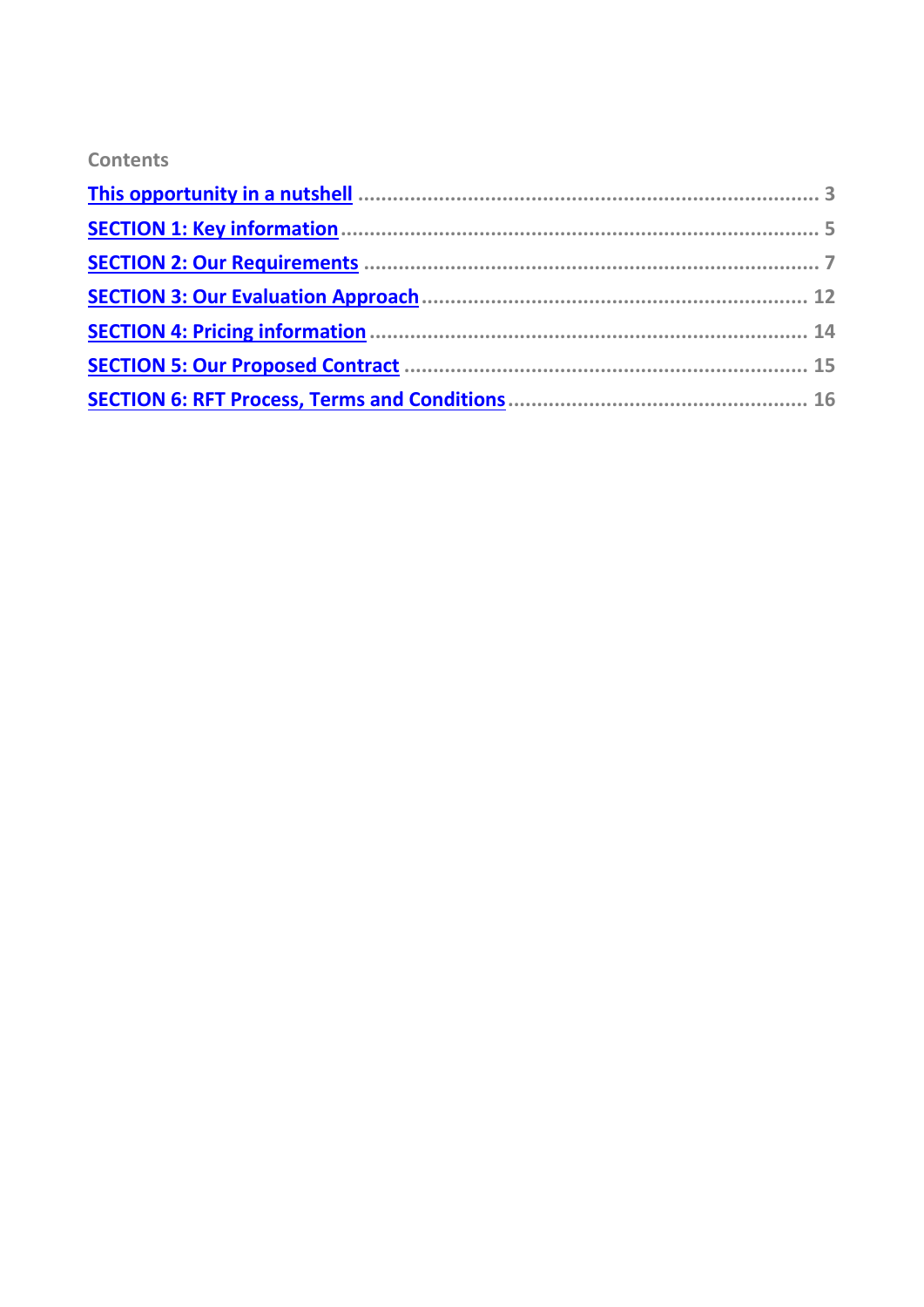## <span id="page-2-0"></span>**This opportunity in a nutshell**

Fiji Airports operates 13 outer island airports within the Fiji Islands. This RFT seeks fee proposals from engineering design firms with specific expertise in chip seal pavements and general airport strip maintenance to attend site inspections in June 2022 to complete condition assessments and detail scope of rectification works on 9 Airports that have been prioritized based on preliminary condition assessments as completed by Fiji Airports.

Subject to the quality of responses, the intent is that two firms will be selected to attend the site inspections over 2 days by chartered aircraft. Both firms will be required to submit their own airport condition reports based on the inspections and to confirm their fees for the design documentation and tender documentation phases.

#### **What we need**

Fiji Airports is seeking responses to this RFT for the engineering design services for strip and pavement assessments, scope documentation and preparation of tender documentation for the 2022 Outer island pavement and strip maintenance programme.

This RFT covers the engineering assessment phase and seeks preliminary proposals for the later stages.

## **What's important to us**

The maintenance of the Outer Island Airports is an ongoing requirement and we seek firms who can provide sound and practical design responses to address our maintenance obligations.

The airports are remote. The majority of the cost of maintenance is in mobilisation and demobilisation of the contractor's equipment and materials. Fiji Airports therefore seeks professional design services firms that:

- a) Provide value orientated designs that comprehensively address the maintenance requirements for each nominated airport.
- b) Seek to engage, test and confirm user requirements to enhance and resolve the design scope.
- c) Create designs that provide value for money based on whole of lifecycle costings
- d) Provide well resolved and documented design information.
- e) Provide local support and understanding.
- f) View the engagement as a part of on-ongoing service partnership.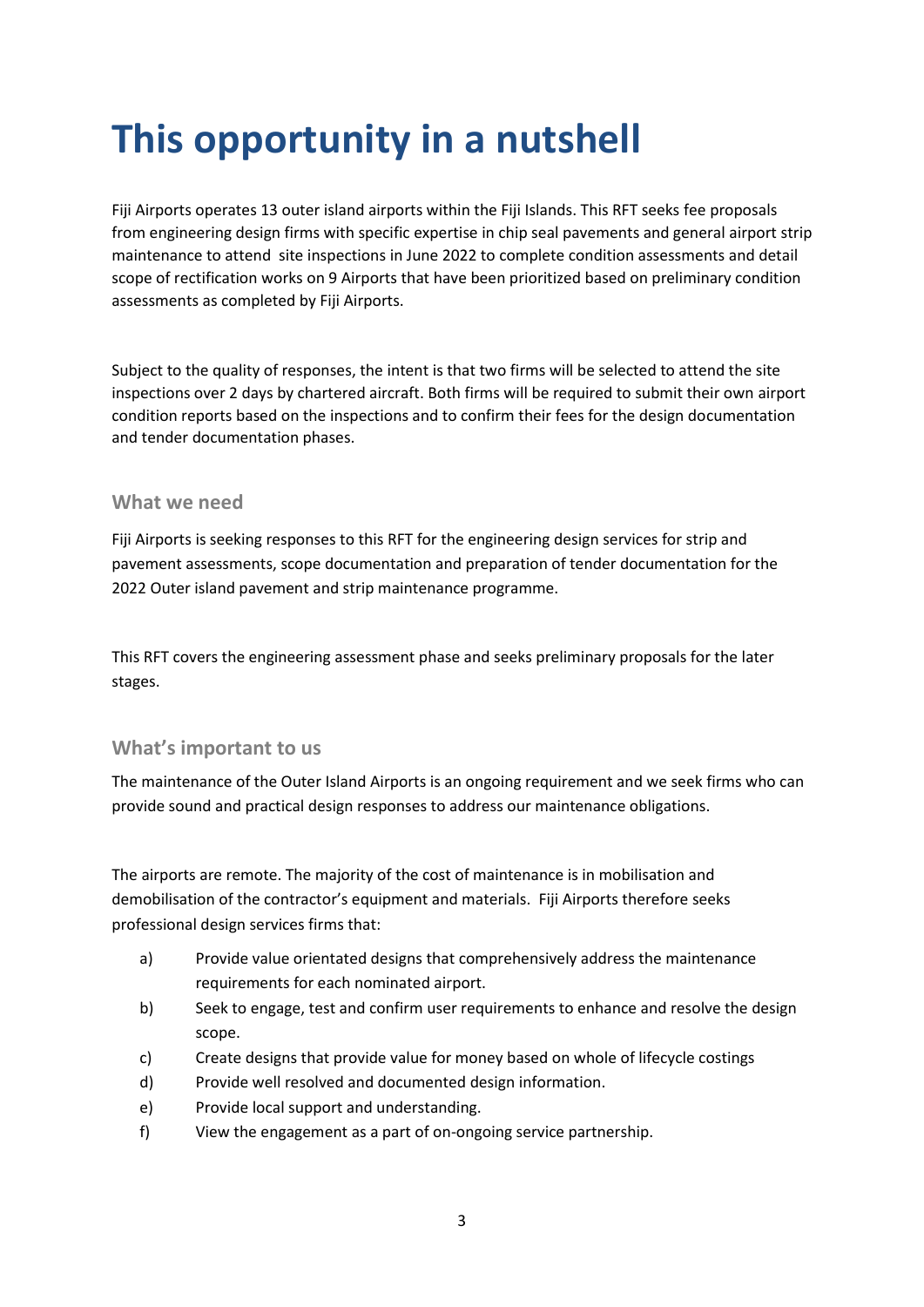The services offer will represent overall best value from a supplier who can deliver the services described below, with a proven good record of service and support for the services purchased.

## **Why should you bid?**

Fiji Airports is looking to continue to support its outer island airport network utilizing a select tender process to known aviation engineering firms. Fiji Airports continue to progress a maintenance and capital works program across our asset base and are a consistent and long term employer of aviation engineering design services .

## **A bit about us**

Airports Fiji Pte Limited trading as Fiji Airports is a Government Commercial Company. Fiji Airports operates 15 airports in Fiji and provides air traffic management facilities and services in Fiji and the region covering an area of over 6 million square kilometres with over 400 employees.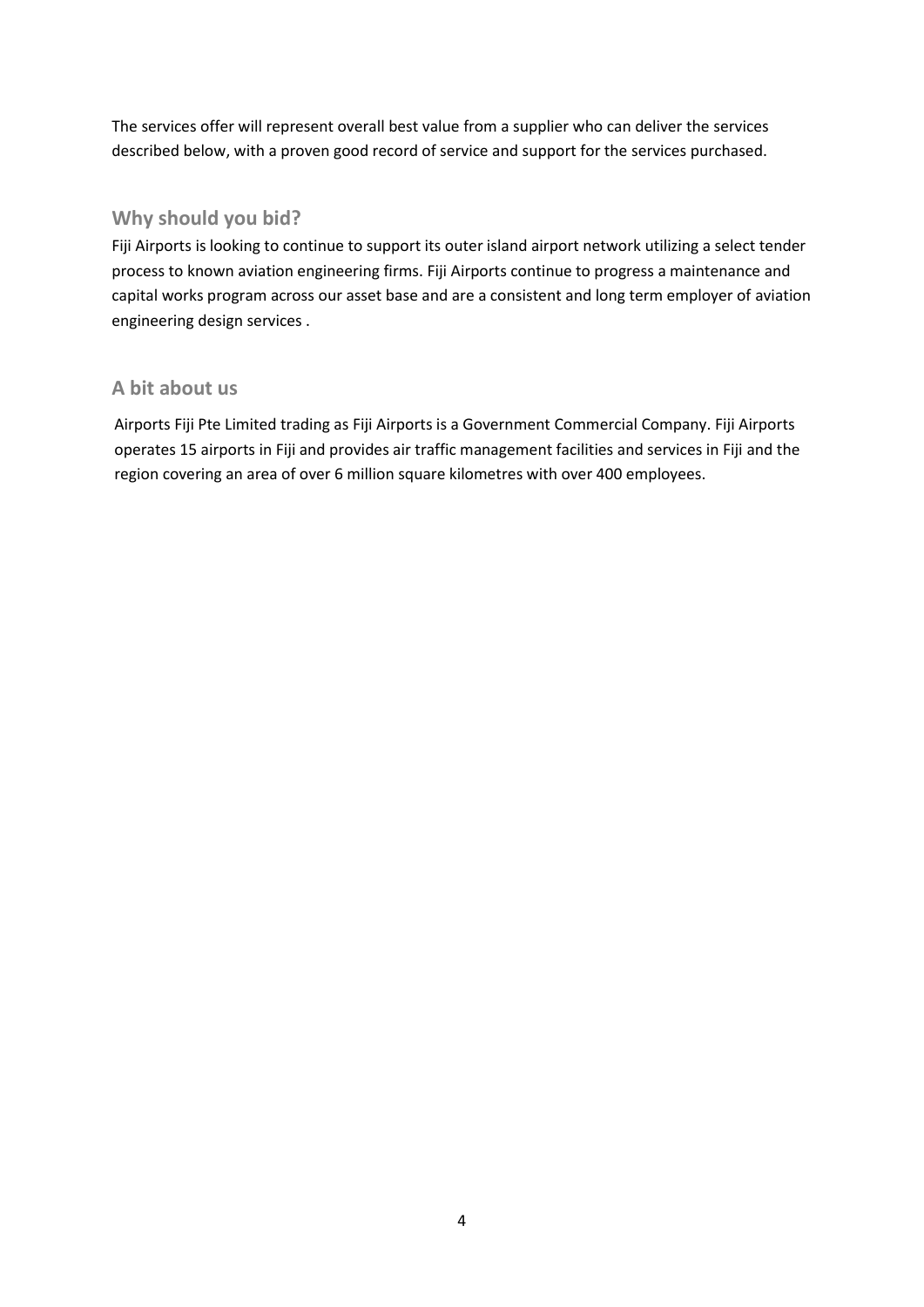## <span id="page-4-0"></span>SECTION 1: Key information



### **1.1 Context**

- a. This Request for Tender (RFT) is an invitation to suitably qualified suppliers to submit a Tender for the **Outer Islands Strip and Pavement Maintenance Engineering Services** contract opportunity.
- b. This RFT is a Request for Tender and is a part of a two stage procurement process, with the design and tender documentation fee being subject to confirmation following the site inspection and assessment reports.
- c. Words and phrases that have a special meaning are shown by the use of capitals e.g. Respondent, which means '*a person, organisation, business or other entity that submits a Tender in response to the RFT. The term Respondent includes its officers, employees, contractors, consultants, agents and representatives. The term Respondent differs from a supplier, which is any other business in the market place that does not submit a Tender*.'. Definitions are at the end of Section 6.



#### **1.2 Our timeline**

a. Here is our timeline for this RFT.

|    | <b>Steps in RFT process:</b>                                   | Date:                             |
|----|----------------------------------------------------------------|-----------------------------------|
|    | Deadline for Questions from suppliers:                         | 07/05/22                          |
|    | Deadline for the Fiji Airports to answer suppliers' questions: | 10/05/22                          |
|    | <b>Deadline for Tenders:</b>                                   | $[4.00 \text{ pm} \mid 14/05/22]$ |
|    | Unsuccessful Respondents notified of award of Contract:        | 23/06/22                          |
|    | Anticipated Contract start date:                               | 23/06/22                          |
| b. | All dates and times are dates and times in Fiji.               |                                   |

## <span id="page-4-1"></span>**1.3 How to contact us**

- a. All enquiries must be directed to our Point of Contact. We will manage all external communications through this Point of Contact.
- b. **Our Point of Contact**

**Name:** David Crute

**Title/role:** Projects and Infrastructure Director

**Email address:** [david.crute@fijiairports.com.fj](mailto:david.crute@fijiairports.com.fj) 



## **1.4 Developing and submitting your Tender**

- a. This is an open, competitive tender process. The RFT sets out the step-bystep process and conditions that apply.
- b. Take time to read and understand the RFT. In particular:
- i. Develop a strong understanding of our Requirements detailed i[n Section 2](#page-6-1).
- ii. In structuring your Tender consider how it will be evaluated. [Section 3](#page-11-1) describes our Evaluation Approach.
- c. If anything is unclear or you have a question, ask us to explain. Please do so before the Deadline for Questions. Email ou[r Point of Contact.](#page-4-1)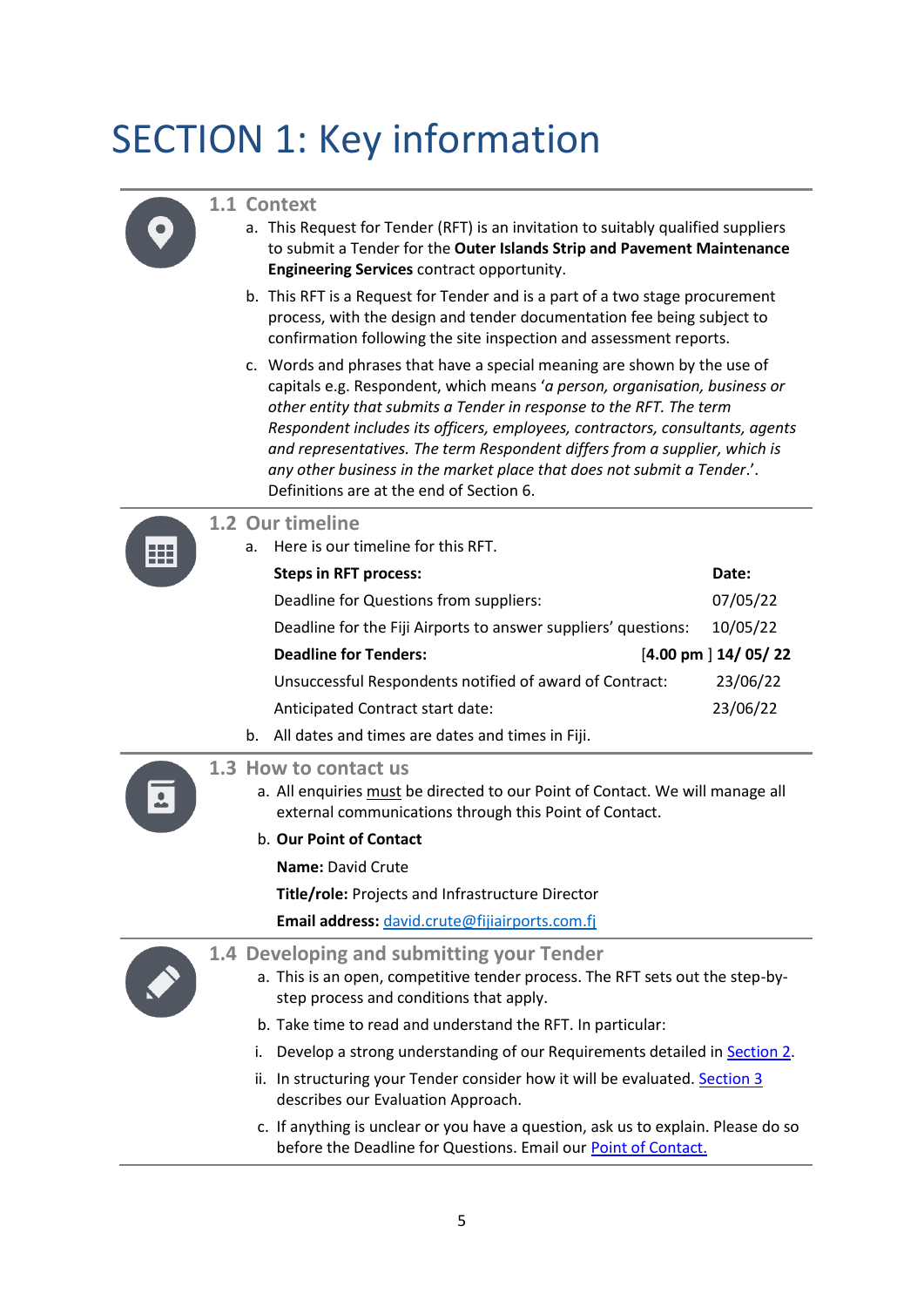- d. In submitting your Tender you must use the Response Form provided. This is a Microsoft Word document that you can download.
- e. You must also complete and sign the declaration at the end of the Response Form.
- f. Check you have provided all information requested, and in the format and order asked for.
- g. Having done the work don't be late please ensure you get your Tender to us before the Deadline for Tenders!



#### **1.5 Address for submitting your Tender**

- a. Tenders must be submitted electronically by email to the following email addresses:
	- i. SanjanaM@fijiairports.com.fj
	- ii. david.crute@fijiairports.com.fj
	- b. Tenders sent by post or hard copy delivered to our office, will not be accepted.
	- c. Email attachment file sizes shall be kept below 10 Megabyte and shall not contain external links.



#### **1.6 Our RFT Process, Terms and Conditions**

- a. **Offer Validity Period**: In submitting a Tender the Respondent agrees that their offer will remain open for acceptance by the Fiji Airports for 6 calendar months from the Deadline for Tenders.
- b. The RFT is subject to the RFT Process, Terms and Conditions (shortened to RFT-Terms) described in [Section 6.](#page-15-1)



#### **1.7 Later changes to the RFT or RFT process**

- a. If, after publishing the RFT, we need to change anything about the RFT, or RFT process, or want to provide suppliers with additional information we will let all suppliers know by placing a notice on our website <http://www.airportsfiji.com/tenders.php>
- b. Please check the website over the tender period.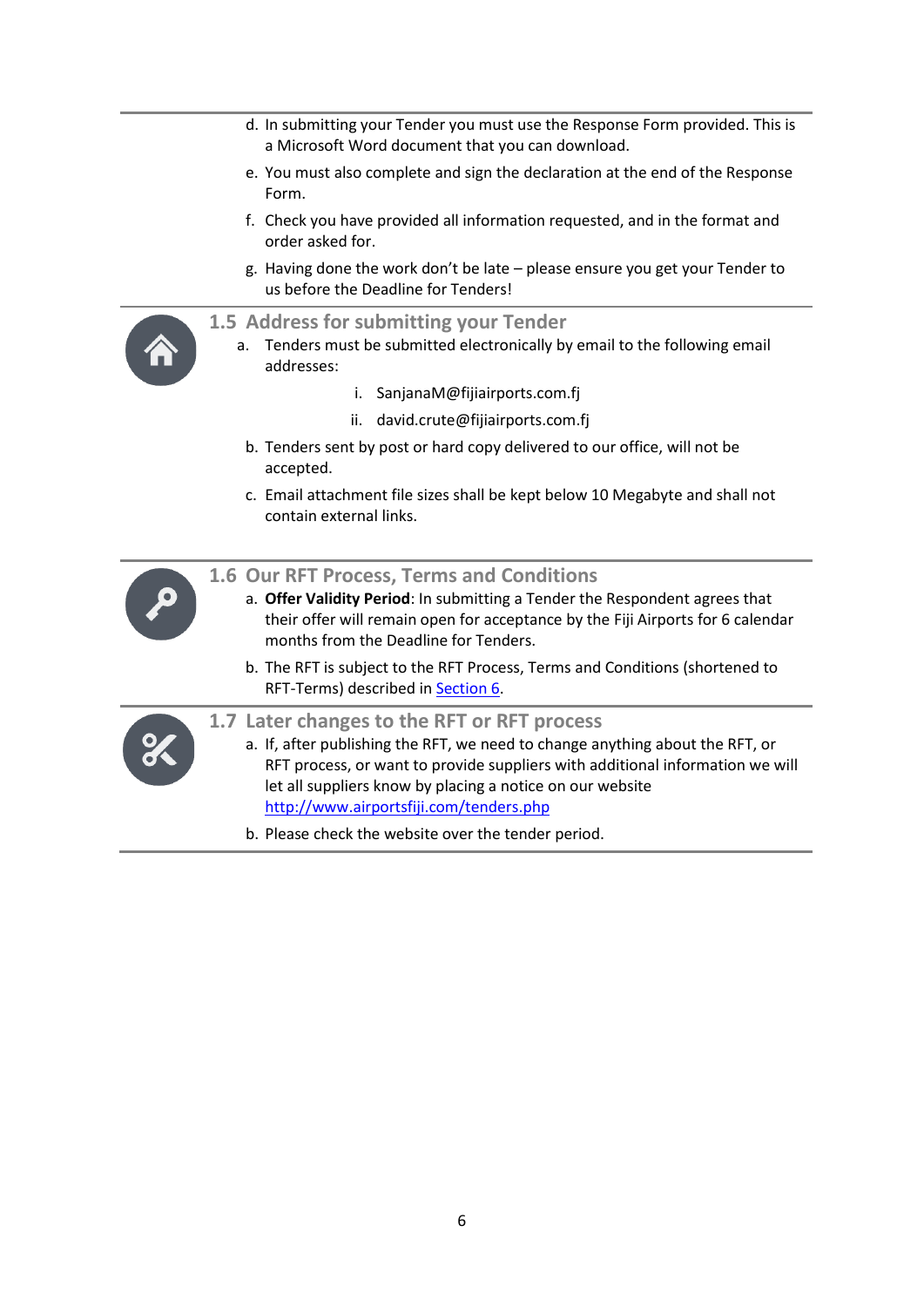## <span id="page-6-1"></span><span id="page-6-0"></span>**SECTION 2: Our Requirements**

## **2.1 Background**

Fiji Airports funds the maintenance and operation of the Outer island airports from their revenues from Nadi Airport and the associated international tourism arrivals.

With the return of international tourism, Fiji Airports now wish to progress the Outer Island Maintenance program for the airports as nominated. This program of work is effectively backlogged from 2021 due to both the collapse in international travel and revenues as well as the delay in completion of the 2020 works program due to Covid related international and interisland travel restrictions.

## **2.2 What we are buying and why**

Preliminary condition assessments have identified maintenance requirements as per the below schedule for the airports as nominated. In mobilizing resources to address these items we seek to both comprehensively address the items as detailed, but to also address any other maintenance item that is considered required following the associated site inspections.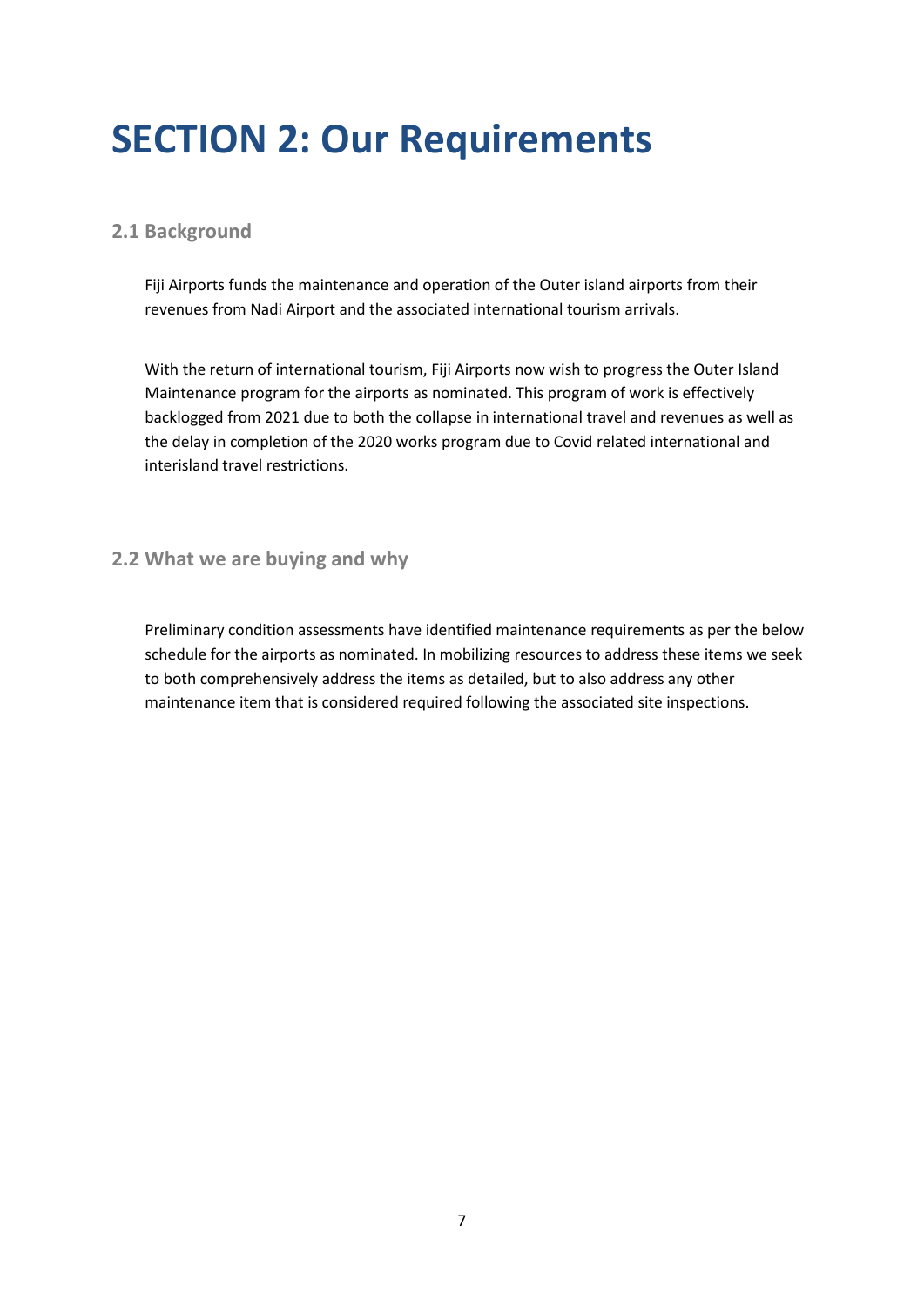| <b>Works Type</b>   | <b>Location</b> | <b>Expenditure</b>        | <b>Status</b>                                                                                                                                                                                                                 |
|---------------------|-----------------|---------------------------|-------------------------------------------------------------------------------------------------------------------------------------------------------------------------------------------------------------------------------|
|                     |                 | <b>Type</b>               |                                                                                                                                                                                                                               |
| Strip Refurbishment | Vanua Balavu    | Compliance<br>Requirement | For Vanua Balavu there is underground<br>drainage that runs across and closer to one end<br>of the Runway. It has been damaged causing<br>undulated surface and water to collect at that<br>location during rainy conditions. |
|                     | Cica            | Compliance<br>Requirement | Cicia - underground drainage which needs<br>repair as well as erosion control required.                                                                                                                                       |
|                     | Onilau          | Compliance<br>Requirement | Ono-i-Lau uneven bare surface within the strip.<br>In some areas there is a dip of up to 50mm<br>compared to the Landing area. Also drainage<br>on both sides to be cleared                                                   |
|                     | Gau             | Compliance<br>Requirement | Gau uneven bare surface within the strip. In<br>some areas there is a dip of up to 50mm<br>compared to the Landing area. Also drainage<br>on both sides to be cleared                                                         |
|                     | Moala           | Compliance<br>Requirement | Moala- drainage along the strip which needs to<br>be cleared, Drains are clogged with silt and<br>causes overflow onto the Runway causing<br>slippery and soggy Runway during<br>rainy<br>conditions.                         |
| Chipseal<br>Refresh | Reseal/Rotuma   | Critical<br>Maintenance   | Asset Sand Emulsion Seal/ Loose Chips action                                                                                                                                                                                  |
|                     | Vunisea         | Critical<br>Maintenance   | Asset Ravelling balance area (440-917 addressed)                                                                                                                                                                              |
|                     | Lakemba         | Critical<br>Maintenance   | Asset Loose chips to be addressed                                                                                                                                                                                             |
|                     | Matei           | Critical<br>Maintenance   | Asset Uneven surface localised ravelling. Short term<br>repair and maintenance actions noting terminal<br>and runway subject to replacement in 2028                                                                           |
| Aprons              | Vunisea         | Critical<br>Maintenance   | Asset Apron Alligator cracking and high deflection in<br>apron pavement/ drainage rectification.                                                                                                                              |
|                     | Savusavu        | Asset<br>Maintenance      | Savusavu - Apron surface for Gate 4 (in front of<br>the terminal) to be rectified.                                                                                                                                            |
| Carparks            | <b>Bureta</b>   | Asset<br>Maintenance      | V drain culvert at entry                                                                                                                                                                                                      |
|                     | Savusavu        | Asset<br>Maintenance      | Savusavu Carpark Maintenance                                                                                                                                                                                                  |

The scope of the design services are therefore subject to confirmation by Fiji Airports following the review of the airport condition reports as completed by the respective consultants. Fiji Airports will then select one consultant for the design documentation and tender documentation phases.

## **2.3 What we require: the solution**

The primary deliverable for the first phase of the engineering engagement is the provision of an airport condition report for each airport which provides a prioritisation of the asset maintenance repair rehabilitation programme.

The report for each airport should include: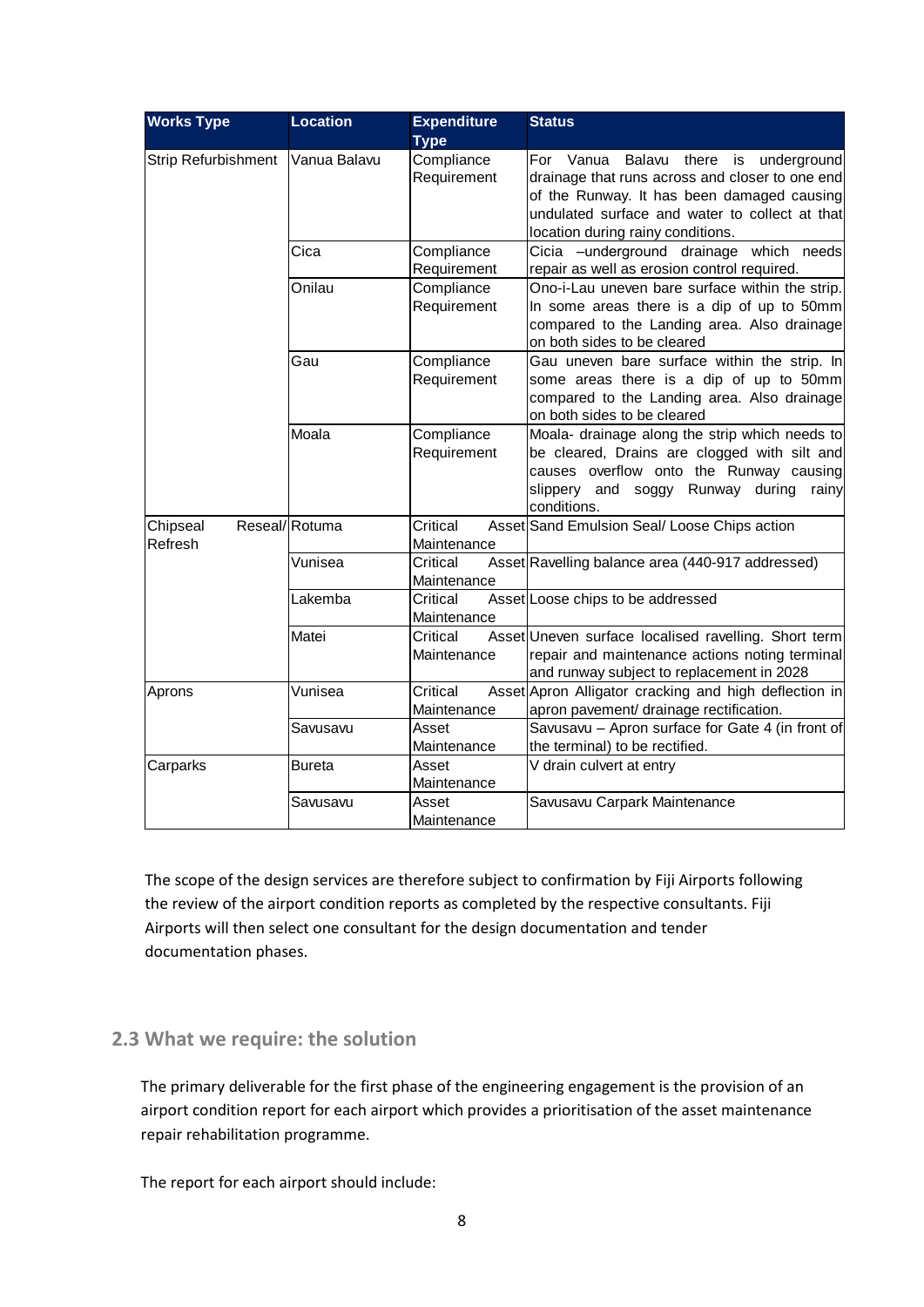- Commentary on pavement condition
- Commentary on strip condition
- Stormwater infrastructure condition assessment and repair works across the airfield.
- Photographs and commentary on condition of pavements.
- A prioritised listing of maintenance and rehabilitation actions.
- An asset maintenance plan detailing indicative maintenance actions required by Fiji Airports on the airport strips and pavements for the next 5 years.
- Timelines for repair actions.
- Timelines for effective working life based on indicative repair actions.

Separate to the airport condition reports the consultant should provide a design stage activities plan (DCAP) which shall detail the intended design stage deliverables including tender design documentation. The contract and RFT forms shall be documented by Fiji Airports.

The DCAP shall provide the consultants specific approach to and strategies for the proactive preparation, submission and finalisation of compliant Design Documentation and the performance of other design-related Services, including the specific roles and responsibilities of its team in:

(a) conducting or managing site investigations and other risk reduction studies;

(b) engaging with the Fiji Airports and producing all supporting documentation (including technical authorities, sponsors, stakeholders, users and others) to achieve all necessary Approvals;

(c) ensuring the Design Documentation:

(i) is complete, fully co-ordinated and free from discrepancies, ambiguities, errors and omissions;

(ii) complies with all Statutory Requirements, including the WHS Legislation;

(iii)addresses "safe design" principles; and

(iv)incorporates design solutions which do not unnecessarily preclude opportunities for local industry to participate in the delivery of the Works and the Project;

(v)addresses any environmental constraints and whole-of-life costs.

(d) addressing the outcomes of Fiji Airports design review workshops;

(e) providing timely and accurate responses to requests for information regarding the Design Documentation from the Contract Administrator:

(i) during the procurement process for the Construction Contract; and

(ii) after the Award Date of the Construction Contract.

This DCAP shall also confirm the fees associated with this second stage engagement.

Construction stage services will be subject to confirmation pending a contractor program.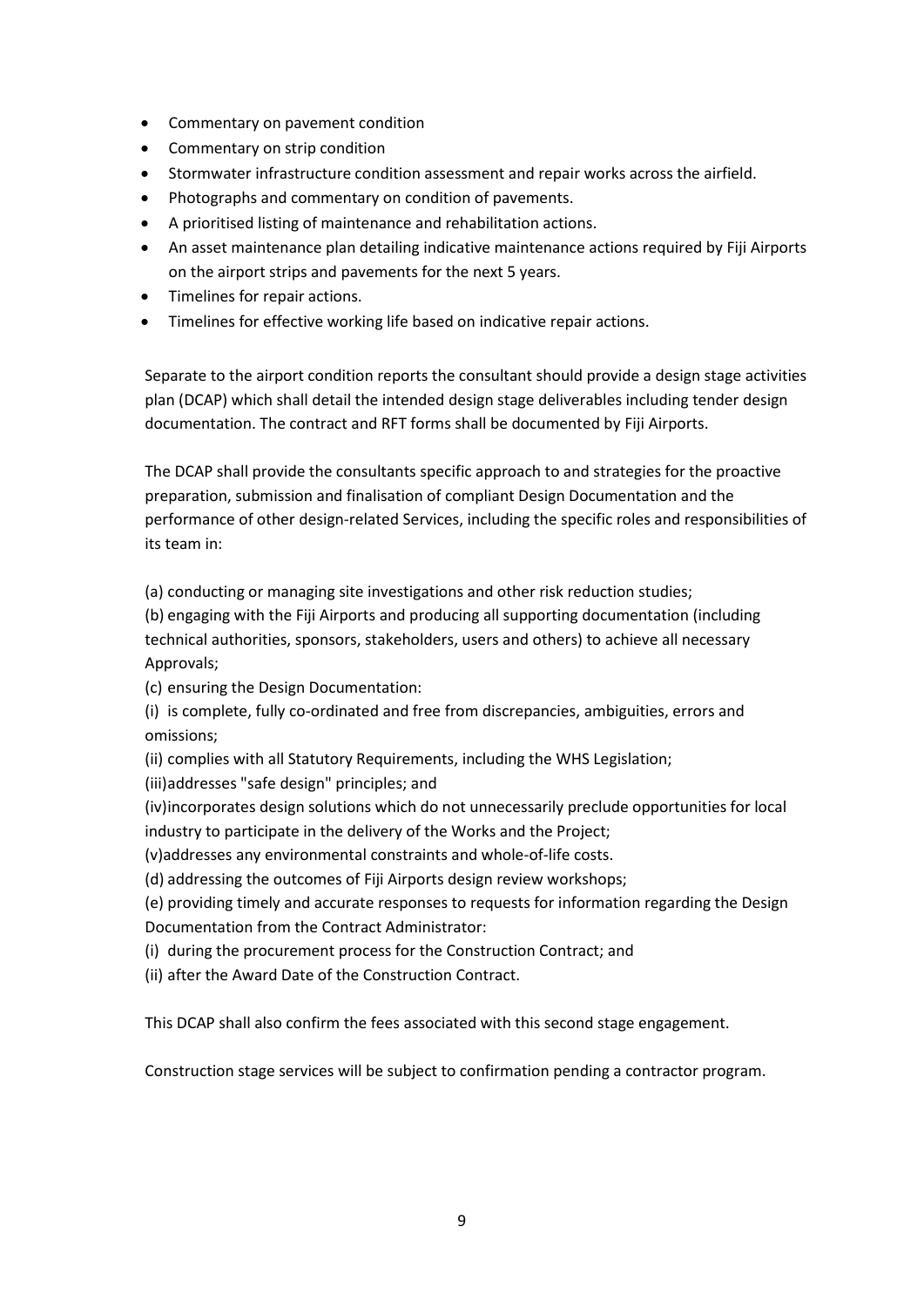#### **2.4 What we require: capacity**

Professional Engineering Design Services are expected to be provided in Fiji with consultants based in Fiji. Firms should be established in Fiji and in their resourcing nominate Fijian based staff in their RFT.

We however acknowledge that the services may require and benefit from specialist aviation pavement engineering, which potentially requires the mobilisation of international staffing/ engineering. In mobilising such international expertise the Consultant should detail how expertise is transferred to local staff over time.

The inspection dates in June are yet to be confirmed. The Respondent should allow for two full days of inspections in Fiji with the departure and arrival port being Nadi.

#### **2.5 What we require: capability**

Fiji Airports require Airport Pavement and Airport Strip Engineering Design Services with expertise demonstrated in airport strip and pavement condition assessment. A strong understanding of ICAO and CAAF standards associated with airfield design and maintenance is therefore required.

The aerodrome inspections will be visual in nature and require experienced pavement engineers with strong prior experience in airfield condition assessments and in the documentation of asset maintenance plans.

#### **2.6 Contract term**

We anticipate that the Contract will commence in June 2022 with a supply timeframe of 2 months.

| <b>Description</b>                                                  | <b>Duration</b>          |
|---------------------------------------------------------------------|--------------------------|
| Site Inspection                                                     | June 2 days              |
| Airport Condition Reports and DCAP                                  | 2 weeks                  |
| Fiji Airports decision/ direction to proceed<br>with one consultant | July 15                  |
| Design documentation                                                | August 30 (6 weeks)      |
| <b>Construction stage Tender</b>                                    | September 15- October 15 |
| Construction                                                        | October – December 2022  |

The anticipated Contract term and options to extend are: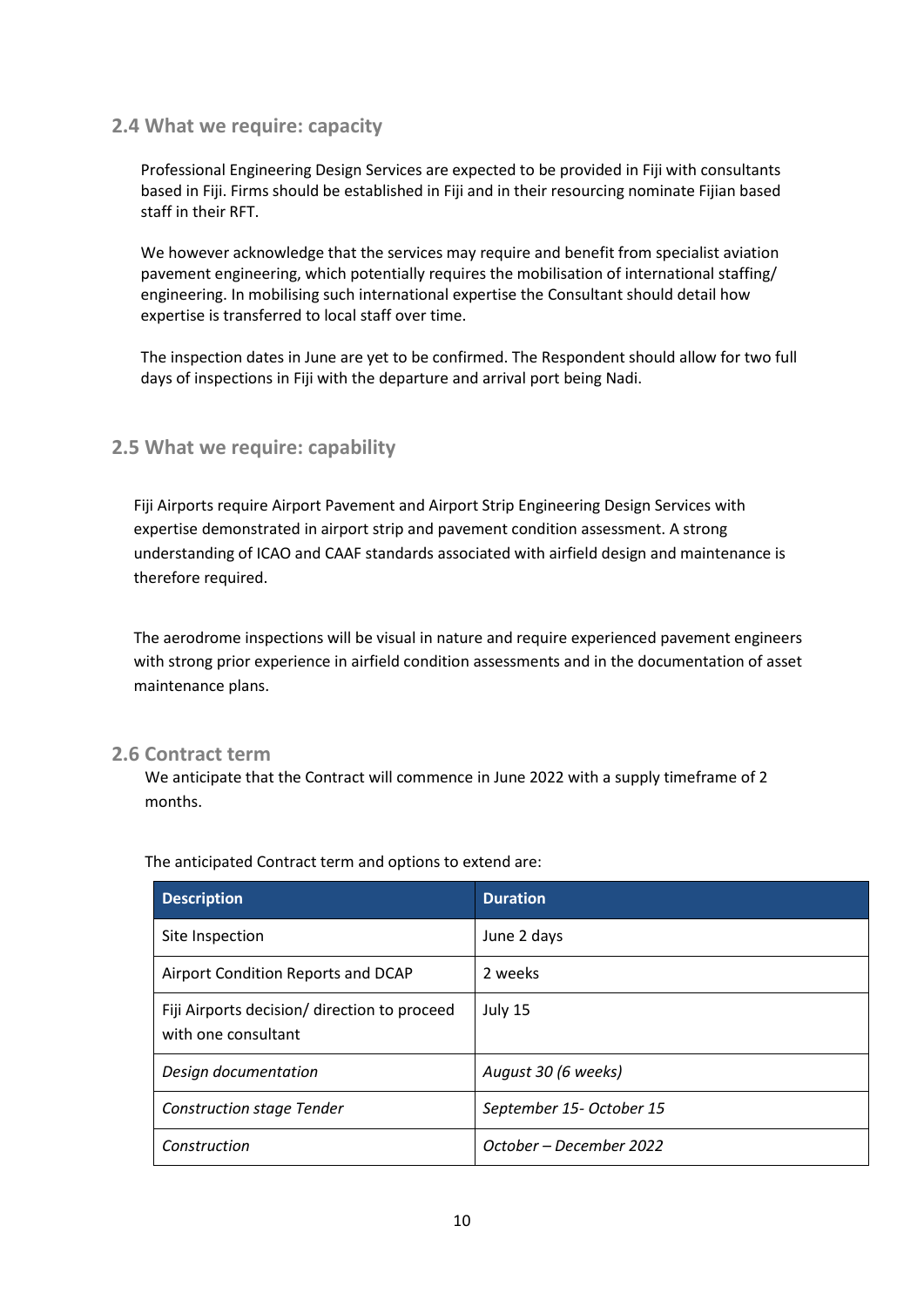## **2.7 Key outcomes**

The following are the key outcomes that are to be delivered.

| <b>Description</b>               | Indicative date for delivery |
|----------------------------------|------------------------------|
| <b>Airport Condition Reports</b> | July 1st                     |
| <b>DCAP</b>                      | July 1st                     |

## **2.8 Other information**

a. Payment will be on successful delivery of milestones.

**2.9 Other tender documents**

In addition to this RFT we refer to the following documents. These have been uploaded on the website and are available for all interested suppliers. These documents form part of this RFQ.

- Fiji Airports Ethical Procurement Statement (Appendix A)
- Contract (Appendix B)
- RFT Response Document (Appendix C)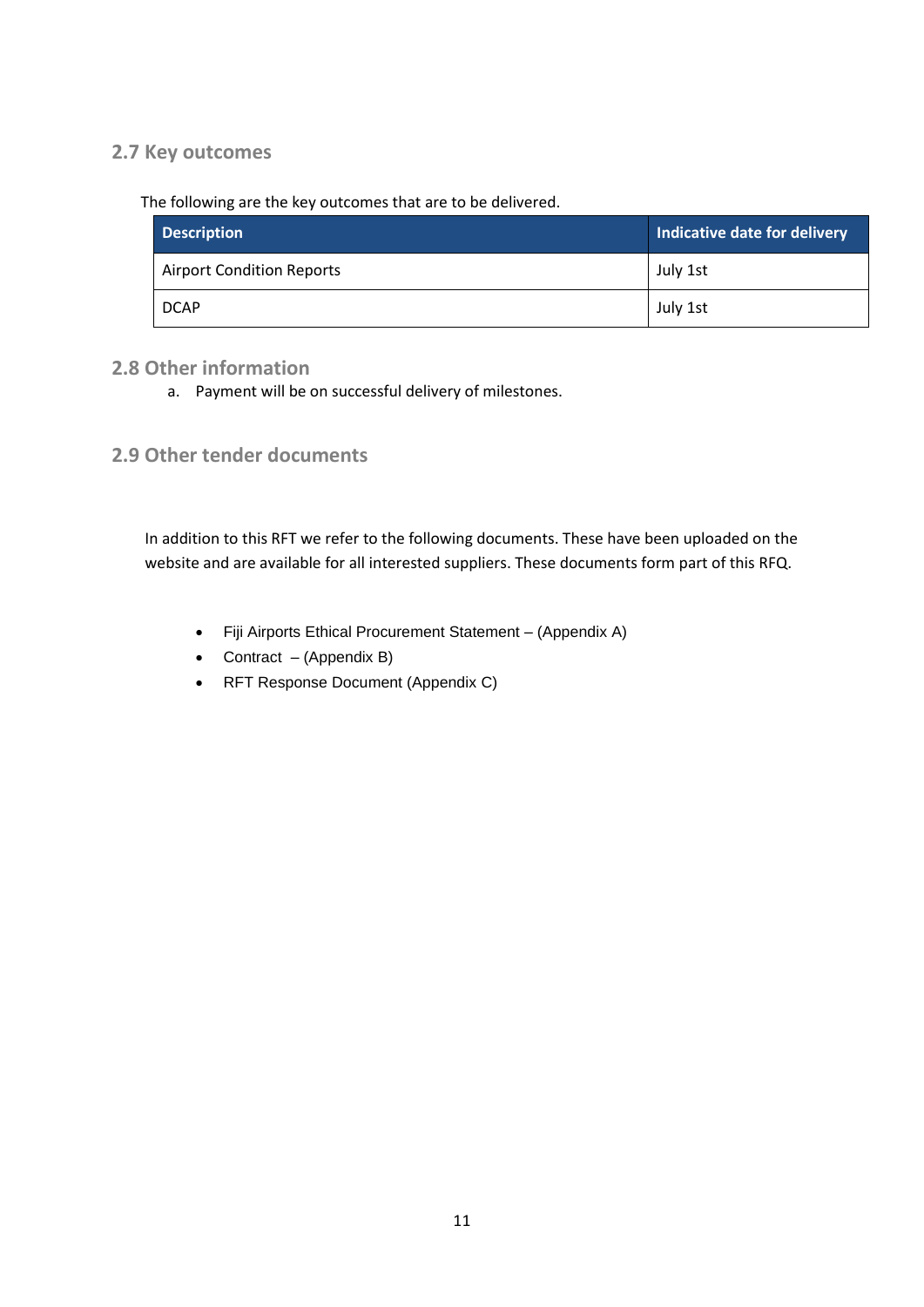## <span id="page-11-1"></span><span id="page-11-0"></span>**SECTION 3: Our Evaluation Approach**

## **3.1 Evaluation model**

The evaluation model that will be used is weighted attribute (weighted criteria)]. Price is a weighted criterion. This means that all Tenders that are capable of full delivery on time will be shortlisted. The Tender that scores the highest will likely be selected as the Successful Respondent.

## **3.2 Pre-conditions**

Each Tender must meet all of the following pre-conditions. Tenders which fail to meet one or more will be eliminated from further consideration.

Respondents who are unable to meet all pre-conditions should conclude that they will not benefit from submitting a Tender.

| #  | <b>Pre-condition</b>                                                                     |
|----|------------------------------------------------------------------------------------------|
|    | Suppliers must agree to adhere to the FA Ethical Procurement Statement - Appendix A      |
| 2. | For those firm's registered in Fiji - Have current FRCS and FNPF compliance certificates |
| 3. | To hold a minimum \$5 million dollars FJD in Public Liability Insurance                  |
| 4. | To hold a minimum \$10 million dollars FJD in Professional Indemnity Insurance           |

## **3.3 Evaluation criteria**

Tenders which meet all pre-conditions will be evaluated on their merits according to the following evaluation criteria and weightings.

| <b>Criterion</b>                                                                                                                                                                                                                                                                                 | Weighting |
|--------------------------------------------------------------------------------------------------------------------------------------------------------------------------------------------------------------------------------------------------------------------------------------------------|-----------|
| Workload, proposed resources and local support and service<br>1.                                                                                                                                                                                                                                 | 30%       |
| Proposed specific staff resources and their location with preference and weighting provided to those<br>staff that have specific and applicable experience to the required project and are locally based.                                                                                        |           |
| 2. Preliminary Detailed Consultant's Activities Plan (DCAP) [and] project plans [and<br>preliminary design solution]                                                                                                                                                                             | 20%       |
| The extent to which the shortlisted Applicant has demonstrated that it comprehends key issues and<br>will implement appropriate solutions and management strategies in performing the services,<br>achieving completion and otherwise meeting its obligations under the proposed contract        |           |
| 3. Commercial Position                                                                                                                                                                                                                                                                           | 10%       |
| The extent to which the shortlisted Applicant has demonstrated that it has a satisfactory commercial<br>position in respect of the proposed contract, performing the services, achieving completion and<br>otherwise meeting obligations under the proposed contract, including variation rates. |           |
| <b>4. Local Support and Service</b>                                                                                                                                                                                                                                                              | 10%       |
| The extent to which the shortlisted Applicant has demonstrated project staffing and support are Fiji<br>based (and ideally established long term).                                                                                                                                               |           |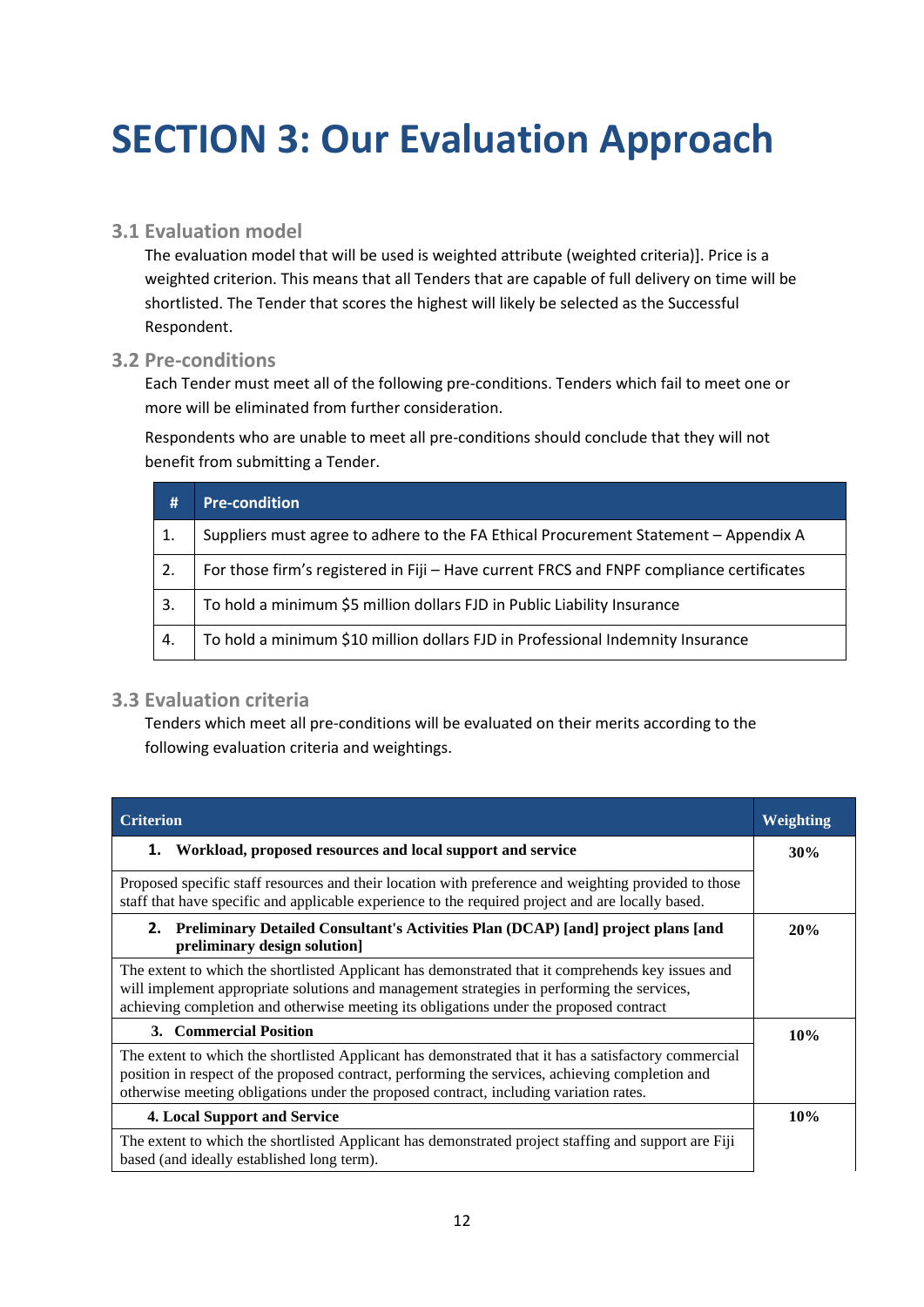| <b>Criterion</b>                                                                                                                                                                                | Weighting |
|-------------------------------------------------------------------------------------------------------------------------------------------------------------------------------------------------|-----------|
| <b>5. Fee</b>                                                                                                                                                                                   | 20%       |
| The extent to which the shortlisted Applicant has demonstrated that its fee, when considered in<br>conjunction with all other evaluation criteria and all other information is value for money. |           |
| <b>Total weightings</b>                                                                                                                                                                         | 100%      |

## **3.4 Scoring**

The following scoring scale will be used in evaluating Tenders. Scores by individual panel members may be modified through a moderation process across the whole evaluation panel.

| <b>Rating</b>                                                                               | <b>Definition</b>                                                                                                                                                                                                                                                                                                                         | <b>Score</b> |
|---------------------------------------------------------------------------------------------|-------------------------------------------------------------------------------------------------------------------------------------------------------------------------------------------------------------------------------------------------------------------------------------------------------------------------------------------|--------------|
| <b>EXCELLENT</b><br>significantly<br>exceeds the<br>criterion                               | Exceeds the criterion. Exceptional demonstration by the<br>Respondent of the relevant ability, understanding, experience,<br>skills, resource and quality measures required to meet the<br>criterion. Tender identifies factors that will offer potential<br>added value, with supporting evidence.                                       | $9 - 10$     |
| <b>GOOD</b><br>exceeds the<br>criterion in some<br>aspects                                  | Satisfies the criterion with minor additional benefits. Above<br>average demonstration by the Respondent of the relevant<br>ability, understanding, experience, skills, resource and quality<br>measures required to meet the criterion. Tender identifies<br>factors that will offer potential added value, with supporting<br>evidence. | $7 - 8$      |
| <b>ACCEPTABLE</b><br>meets the<br>criterion in full,<br>but at a minimal<br>level           | Satisfies the criterion. Demonstration by the Respondent of<br>the relevant ability, understanding, experience, skills, resource,<br>and quality measures required to meet the criterion, with<br>supporting evidence.                                                                                                                    | $5-6$        |
| <b>MINOR</b><br><b>RESERVATIONS</b><br>marginally<br>deficient                              | Satisfies the criterion with minor reservations. Some minor<br>reservations of the Respondent's relevant ability,<br>understanding, experience, skills, resource and quality<br>measures required to meet the criterion, with little or no<br>supporting evidence.                                                                        | $3 - 4$      |
| <b>SERIOUS</b><br><b>RESERVATIONS</b><br>significant issues<br>that need to be<br>addressed | Satisfies the criterion with major reservations. Considerable<br>reservations of the respondent's relevant ability,<br>understanding, experience, skills, resource and quality<br>measures required to meet the criterion, with little or no<br>supporting evidence.                                                                      | $1 - 2$      |
| <b>UNACCEPTABLE</b><br>significant issues<br>not capable of<br>being resolved               | Does not meet the criterion. Does not comply and/or<br>insufficient information provided to demonstrate that the<br>Respondent has the ability, understanding, experience, skills,<br>resource and quality measures required to meet the criterion,<br>with little or no supporting evidence.                                             | 0            |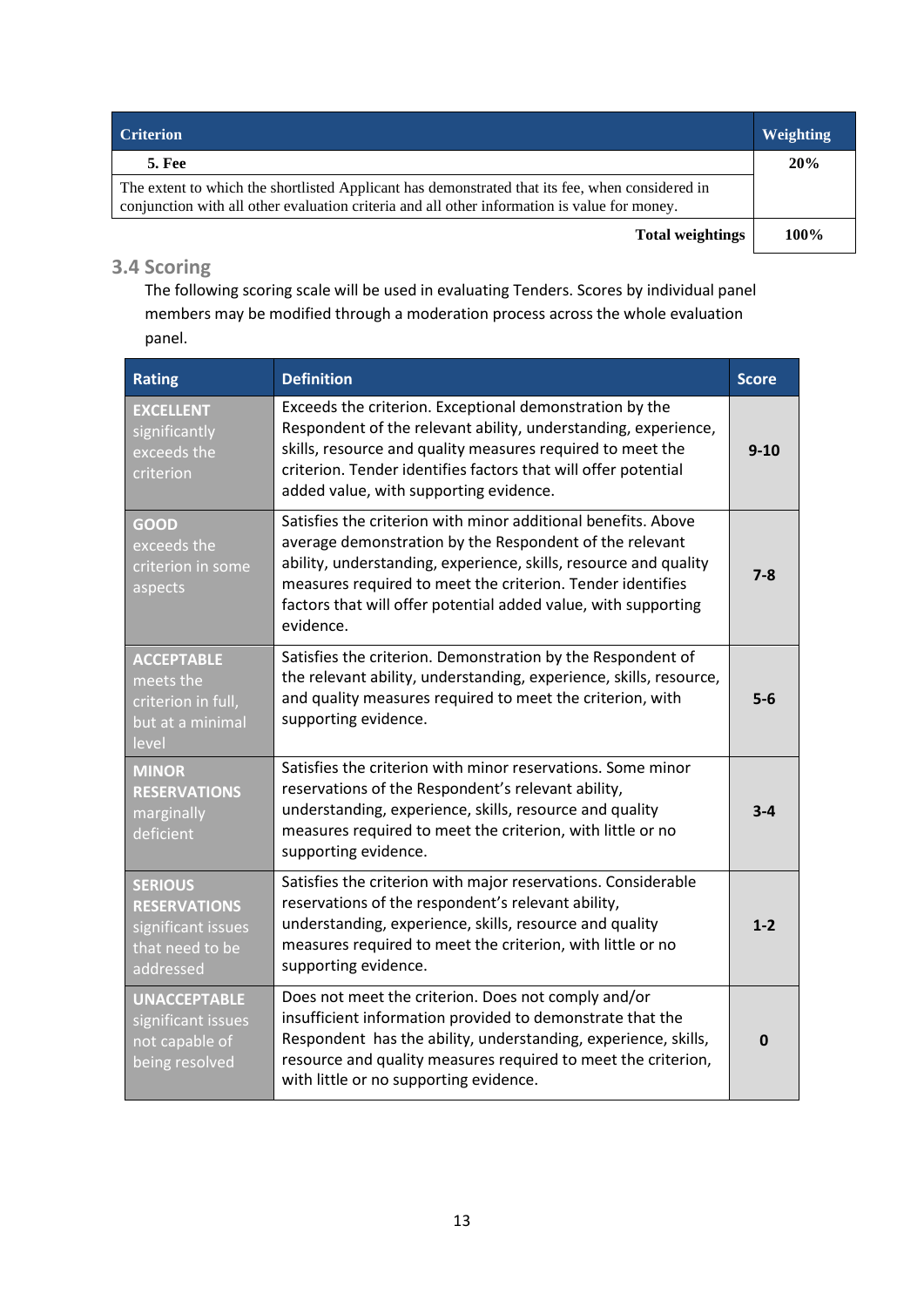### **3.5 Price**

We wish to obtain the best value-for-money over the whole-of-life of the Contract. This means achieving the right combination of fit for purpose, quality, on time delivery, quantity and price.

If a Respondent offers a price that is substantially lower than other Tenders (an abnormally low bid), Fiji Airports may seek to verify with the Respondent that the Respondent is capable of fully delivering all of the Requirements and meeting all of the conditions of the Proposed Contract for the price quoted.

## **3.6 Optional evaluation process and due diligence**

In addition to the above, we may undertake the following process and due diligence in relation to shortlisted Respondents. The findings will be taken into account in the evaluation process. Should we decide to undertake any of these we will give shortlisted Respondents reasonable notice.

- a. reference check the Respondent organisation and named personnel
- b. other checks against the Respondent e.g. Companies Office
- c. interview Respondents
- d. request Respondents make a presentation
- e. arrange site-visits

## <span id="page-13-0"></span>**SECTION 4: Pricing information**

## **4.1 Pricing information to be provided by respondents**

Respondents are to provide their price as part of their Tender. In submitting the Price the Respondent must meet the following:

- a. Respondents are to use the pricing schedule template provided.
- b. The pricing schedule is to show a breakdown of all costs, fees, expenses and charges associated with the full delivery of the Requirements over the whole-of-life of the Contract. [Insert here details of any costs that you want to ensure are captured e.g. freight costs, exchange rate fluctuations etc]. It must also clearly state the total Contract price exclusive of VAT.
- c. Where the price, or part of the price, is based on fee rates, all rates are to be specified, either hourly or daily or both as required.
- d. In preparing their Tender, Respondents are to consider all risks, contingencies and other circumstances relating to the delivery of the Requirements and include adequate provision in the Tender and pricing information to manage such risks and contingencies.
- e. Respondents are to document in their Tender all assumptions and qualifications made about the delivery of the Requirements, including in the financial pricing information. Any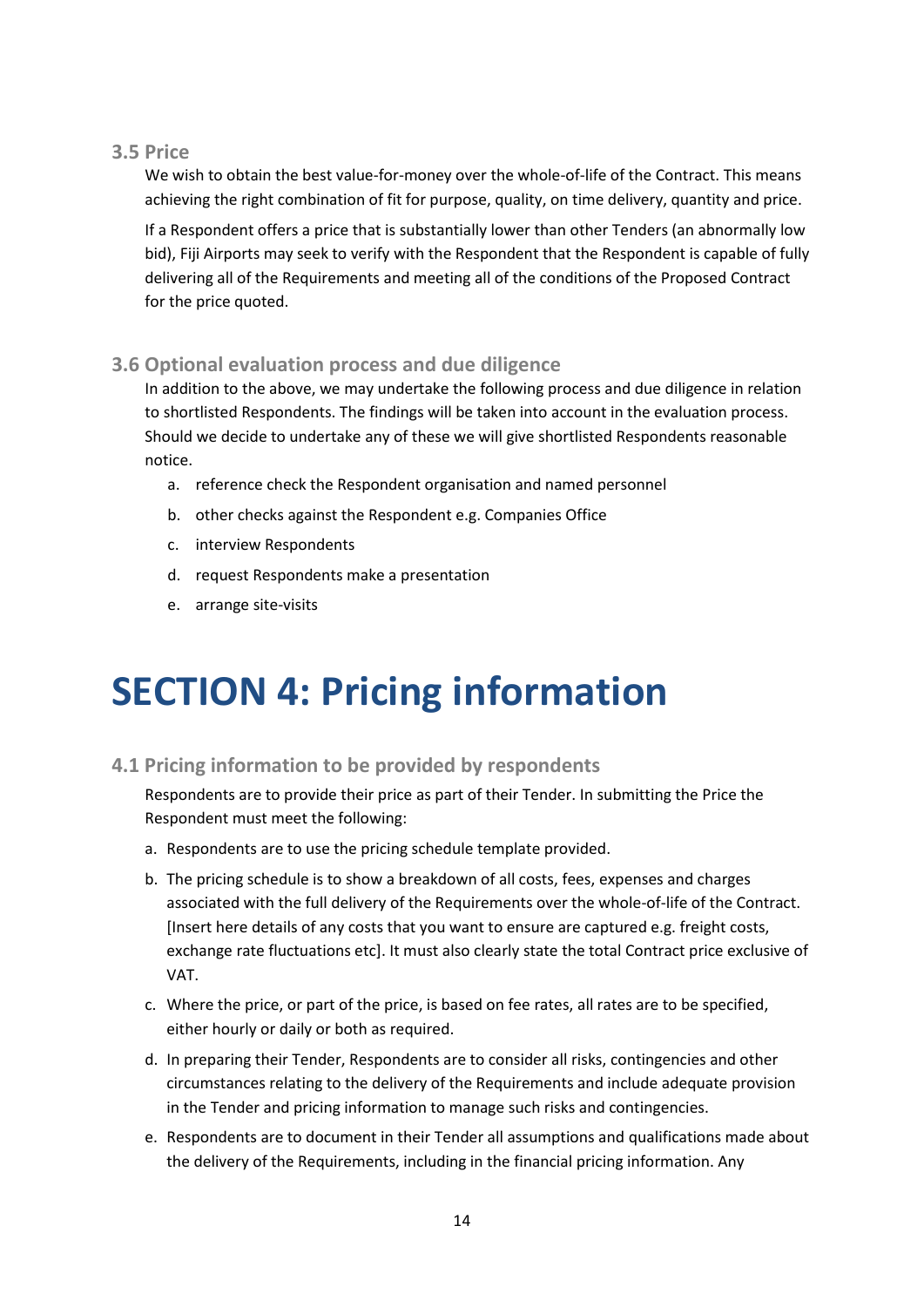assumption that Fiji Airports or a third party will incur any cost related to the delivery of the Requirements is to be stated, and the cost estimated if possible.

- f. Prices should be tendered in Fiji Dollars \$FJD VAT Exclusive **yet include** for any withholding tax obligations. Note where double taxation agreements are in place (eg Australia and New Zealand, foreign firms are expected to take full use of the recovery mechanisms available).
- g. Where two or more Respondents intend to lodge a joint or consortium Tender the pricing schedule is to include all costs, fees, expenses and charges chargeable by all Respondents.

## <span id="page-14-0"></span>**SECTION 5: Our Proposed Contract**

## **5.1Proposed Contract**

The Design Services Contract is the Proposed Contract that we intend to use for the purchase and delivery of the Requirements. This is included in Appendix C.**.**

## **5.2 Departures**

In submitting your Tender you must let us know if you wish to question and/or negotiate any of the terms or conditions in the Proposed Contract, or wish to negotiate new terms and/or conditions. The Response Form contains a section for you to state your position. If you do not state your position you will be deemed to have accepted the terms and conditions in the Proposed Contract in full.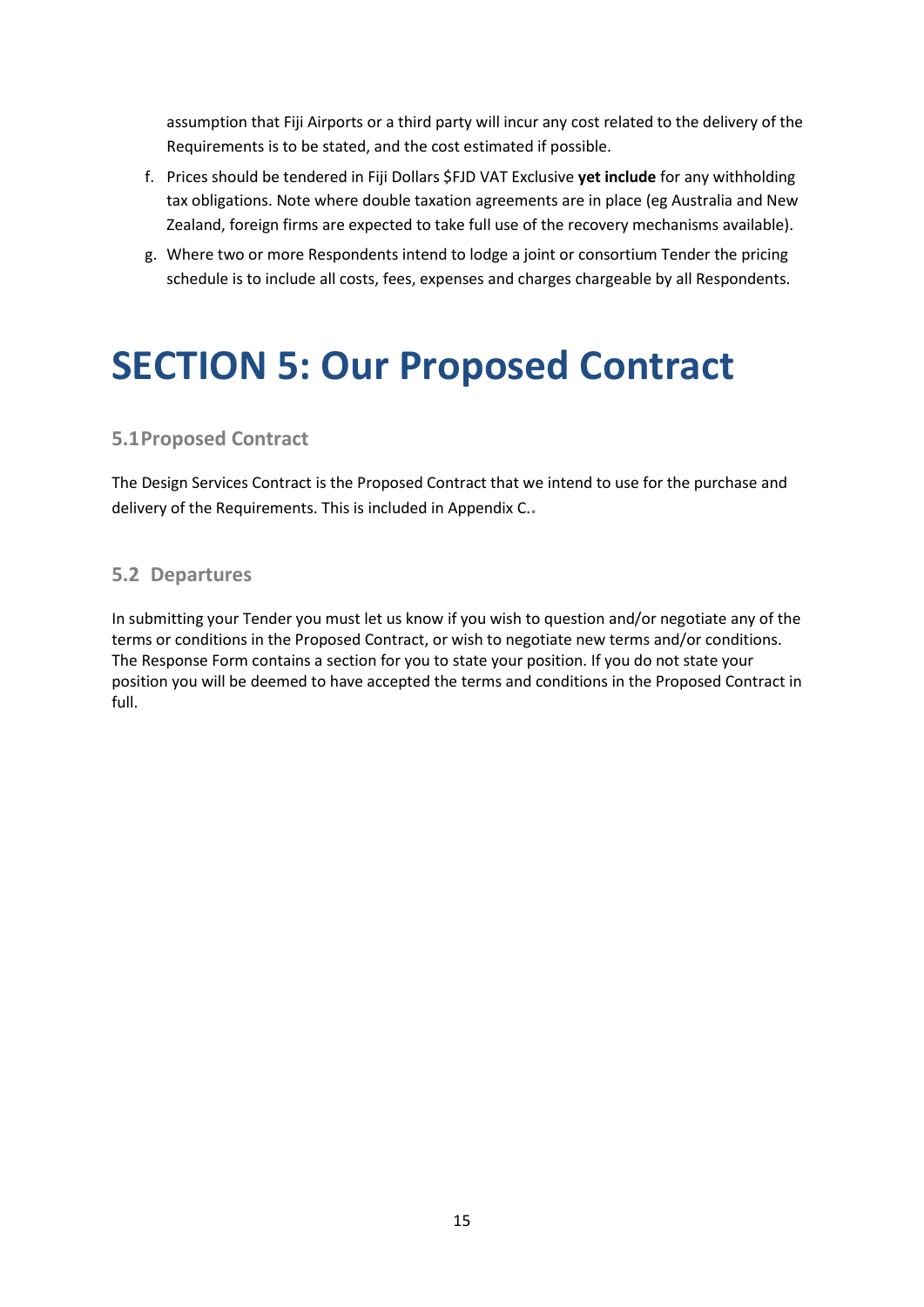## <span id="page-15-1"></span><span id="page-15-0"></span>**SECTION 6: RFT Process, Terms and Conditions**

## **Note to suppliers and Respondents**

- In managing this procurement Fiji Airports will endeavour to act fairly and reasonably in all of its dealings with interested suppliers and Respondents, and to follow due process which is open and transparent.
- Words and phrases that have a special meaning are shown by the use of capitals e.g. Respondent, which means '*a person, organisation, business or other entity that submits a Tender in response to the RFT. The term Respondent includes its officers, employees, contractors, consultants, agents and representatives. The term Respondent differs from a supplier, which is any other business in the market place that does not submit a Tender*.' Definitions are at the end of this section.
- If you have any questions about the RFT-Terms please email ou[r Point of Contact.](#page-4-1)

## **Preparing and submitting a Tender**

## **6.1 Preparing a Tender**

a. Respondents are to use the Response Form provided and include all information requested by Fiji Airports in relation to the RFT

b. By submitting a Tender the Respondent accepts that it is bound by the RFT Process, Terms and Conditions (RFT-Terms) contained in Section 6 (as varied by Section1, paragraph 1.6, if applicable).

c. Each Respondent will:

i. Examine the RFT and any documents referenced in the RFT and any other information provided by Fiji Airports

ii. Consider all risks, contingencies and other circumstances relating to the delivery of the Requirements and include adequate provision in its Tender to manage such risks and contingencies

iii. Document in its Tender all assumptions and qualifications made about the delivery of the Requirements, including any assumption that Fiji Airports or a third party will deliver any aspect of the Requirements or incur any cost related to the delivery of the Requirements

iv. Ensure that pricing information is quoted in FJD\$ exclusive of VAT

v. If appropriate, obtain independent advice before submitting a Tender

vi. Satisfy itself as to the correctness and sufficiency of its Tender, including the proposed pricing and the sustainability of the pricing.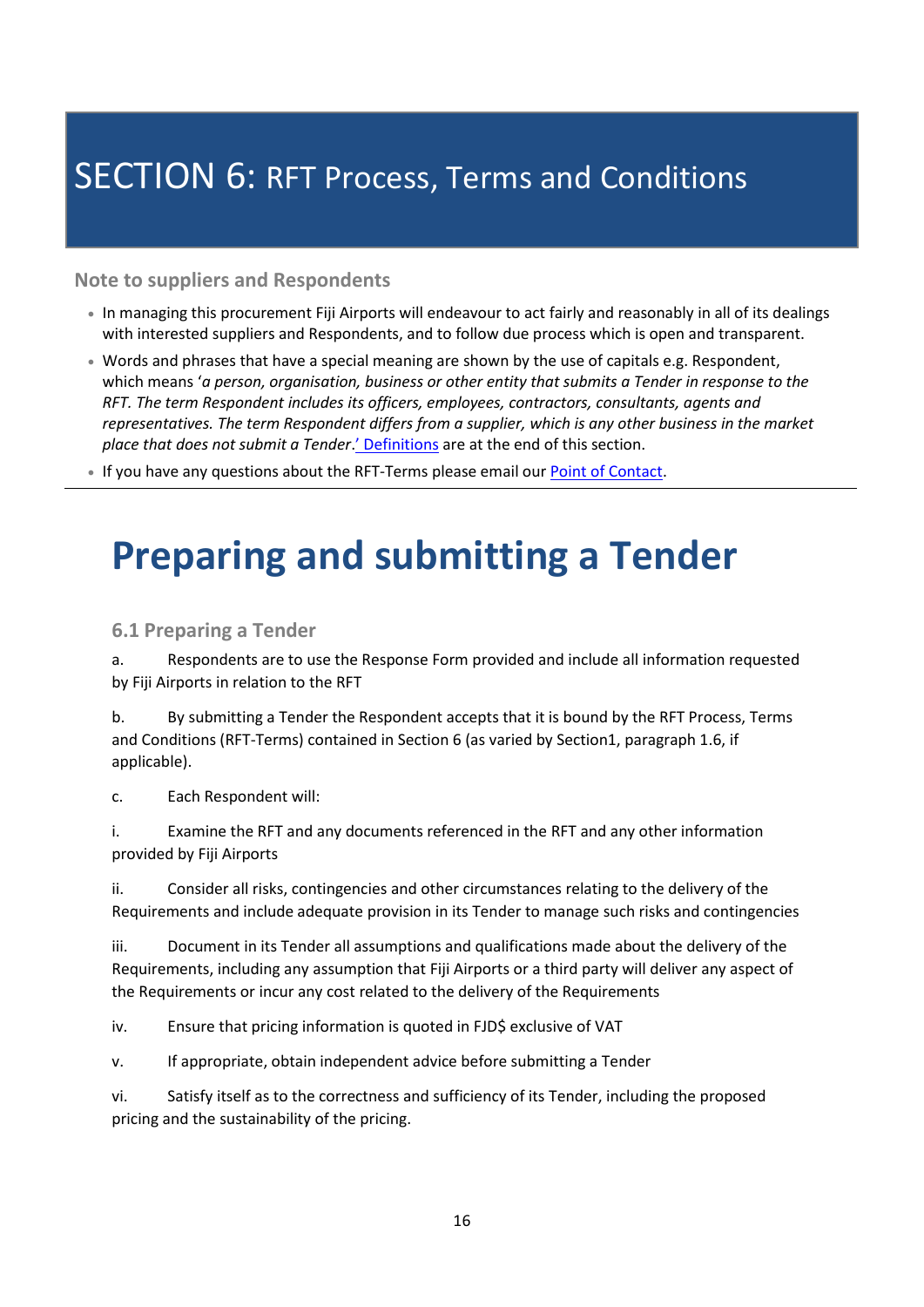b. There is no expectation or obligation for Respondents to submit Tenders in response to the RFT solely to remain on any prequalified or registered supplier list. Any Respondent on such a list will not be penalised for failure to submit a Tender.

## **6.2 Offer Validity Period**

a. Tenders are to remain valid and open for acceptance by Fiji Airports for the Offer Validity Period.

## **6.1 Respondents' Deadline for Questions**

- a. Each Respondent should satisfy itself as to the interpretation of the RFT. If there is any perceived ambiguity or uncertainty in the RFT document/s Respondents should seek clarification before the Deadline for Questions.
- b. All requests for clarification must be made by email to the Fiji Airports' Point of Contact. Fiji Airports will endeavour to respond to requests in a timely manner, but not later than the deadline for Fiji Airports to answer Respondents' questions in Section 1, paragraph 1.2.a, if applicable.
- c. If Fiji Airports considers a request to be of sufficient importance to all Respondents it may provide details of the question and answer to other Respondents. In doing so Fiji Airports may summarise the Respondent's question and will not disclose the Respondent's identity. The question and answer may be posted on the website and/or emailed to participating Respondents. A Respondent may withdraw a request at any time.
- d. In submitting a request for clarification a Respondent is to indicate, in its request, any information that is commercially sensitive. Fiji Airports will not publish such commercially sensitive information. However, Fiji Airports may modify a request to eliminate such commercially sensitive information, and publish this and the answer where Fiji Airports considers it of general significance to all Respondents. In this case, however, the Respondent will be given an opportunity to withdraw the request or remove the commercially sensitive information.

## **6.2 Submitting a Tender**

- a. Each Respondent is responsible for ensuring that its Tender is received by Fiji Airports at the correct address on or before the Deadline for Tenders. Fiji Airports will acknowledge receipt of each Tender.
- b. Fiji Airports intends to rely on the Respondent's Tender and all information provided by the Respondent (e.g. correspondence and negotiations). In submitting a Tender and communicating with Fiji Airports each Respondent should check that all information it provides to Fiji Airports is:
	- i. True, accurate and complete, and not misleading in any material respect
	- ii. Does not contain Intellectual Property that will breach a third party's rights.
- c. Where Fiji Airports requires the Tender to be delivered in hard and soft copies, the Respondent is responsible for ensuring that both the hard and soft copies are identical.
- d. Where Fiji Airports stipulates a two envelope RFT process the following applies:
	- i. each Respondent must ensure that all financial information and pricing components of its Tender are provided separately from the remainder of its Tender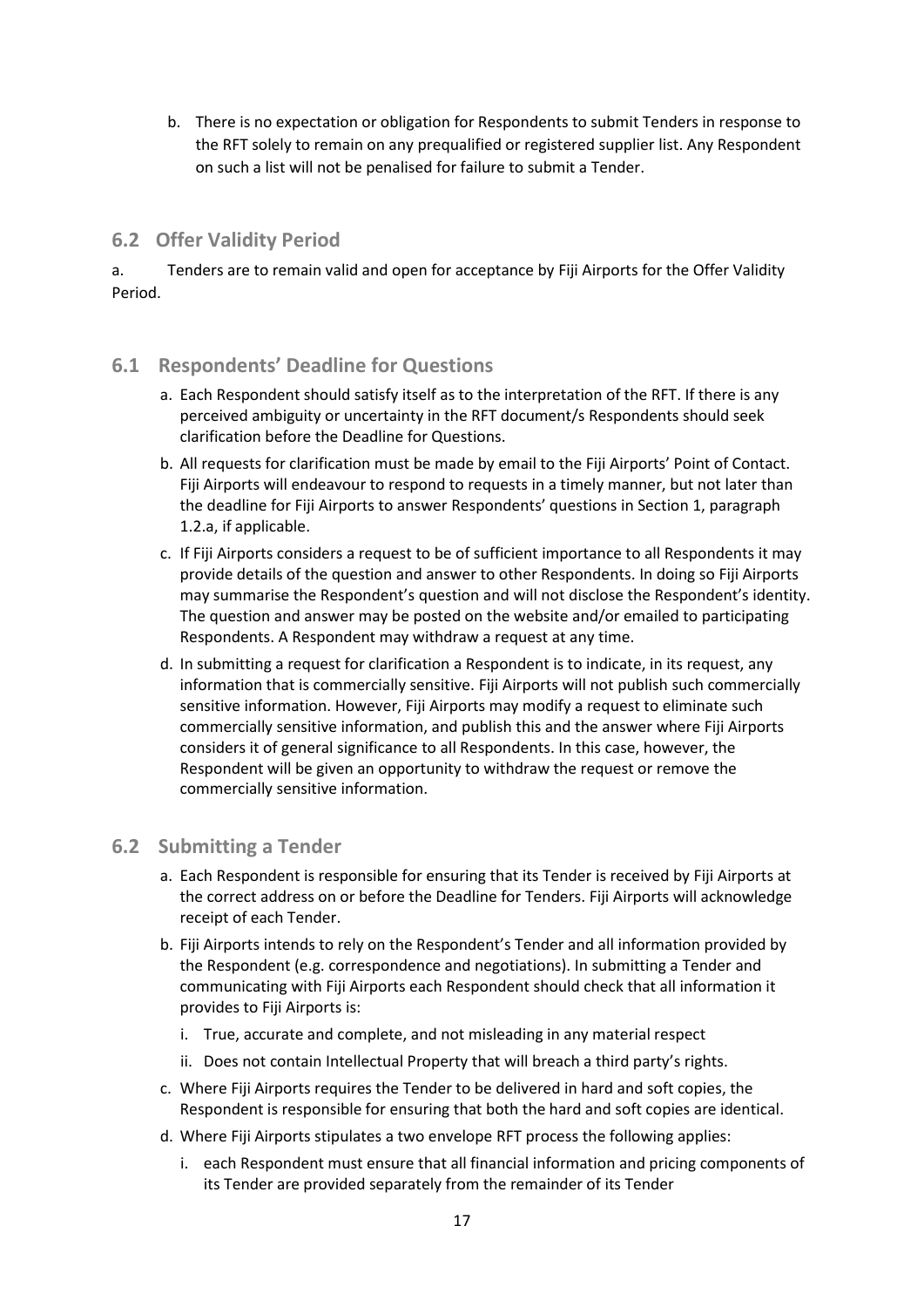- ii. financial information and pricing must be contained either in a separate sealed envelope or as a separate soft copy file (whichever option requested by Fiji Airports)
- iii. the pricing information must be clearly marked 'Financial and Pricing Information.' This is to ensure that the pricing information cannot be viewed when the package containing the other elements of the Tender is opened.

## **Assessing Tenders**

#### **6.3 Evaluation panel**

a. Fiji Airports will convene an evaluation panel comprising members chosen for their relevant expertise and experience. In addition, Fiji Airports may invite independent advisors to evaluate any Tender, or any aspect of any Tender.

#### **6.4 Third party information**

- a. Each Respondent authorises Fiji Airports to collect additional information, except commercially sensitive pricing information, from any relevant third party (such as a referee or a previous or existing client) and to use that information as part of its evaluation of the Respondent's Tender.
- b. Each Respondent is to ensure that all referees listed in support of its Tender agree to provide a reference.
- c. To facilitate discussions between Fiji Airports and third parties each Respondent waives any confidentiality obligations that would otherwise apply to information held by a third party, with the exception of commercially sensitive pricing information.
- **6.5 Fiji Airports' clarification** 
	- a. Fiji Airports may, at any time, request from any Respondent clarification of its Tender as well as additional information about any aspect of its Tender. Fiji Airports is not required to request the same clarification or information from each Respondent.
	- b. The Respondent must provide the clarification or additional information in the format requested. Respondents will endeavour to respond to requests in a timely manner. Fiji Airports may take such clarification or additional information into account in evaluating the Tender.
	- c. Where a Respondent fails to respond adequately or within a reasonable time to a request for clarification or additional information, Fiji Airports may cease evaluating the Respondent's Tender and may eliminate the Tender from the RFT process.

#### **6.6 Evaluation and shortlisting**

- a. Fiji Airports will base its initial evaluation on the Tenders submitted in response to the RFT. Fiji Airports may adjust its evaluation of a Tender following consideration of any clarification or additional information as described in paragraphs 6.6 and 6.7.
- b. In deciding which Respondent/s to shortlist Fiji Airports will take into account the results of the evaluations of each Tender and the following additional information:
	- i. each Respondent's understanding of the Requirements, capability to fully deliver the Requirements and willingness to meet the terms and conditions of the Proposed **Contract**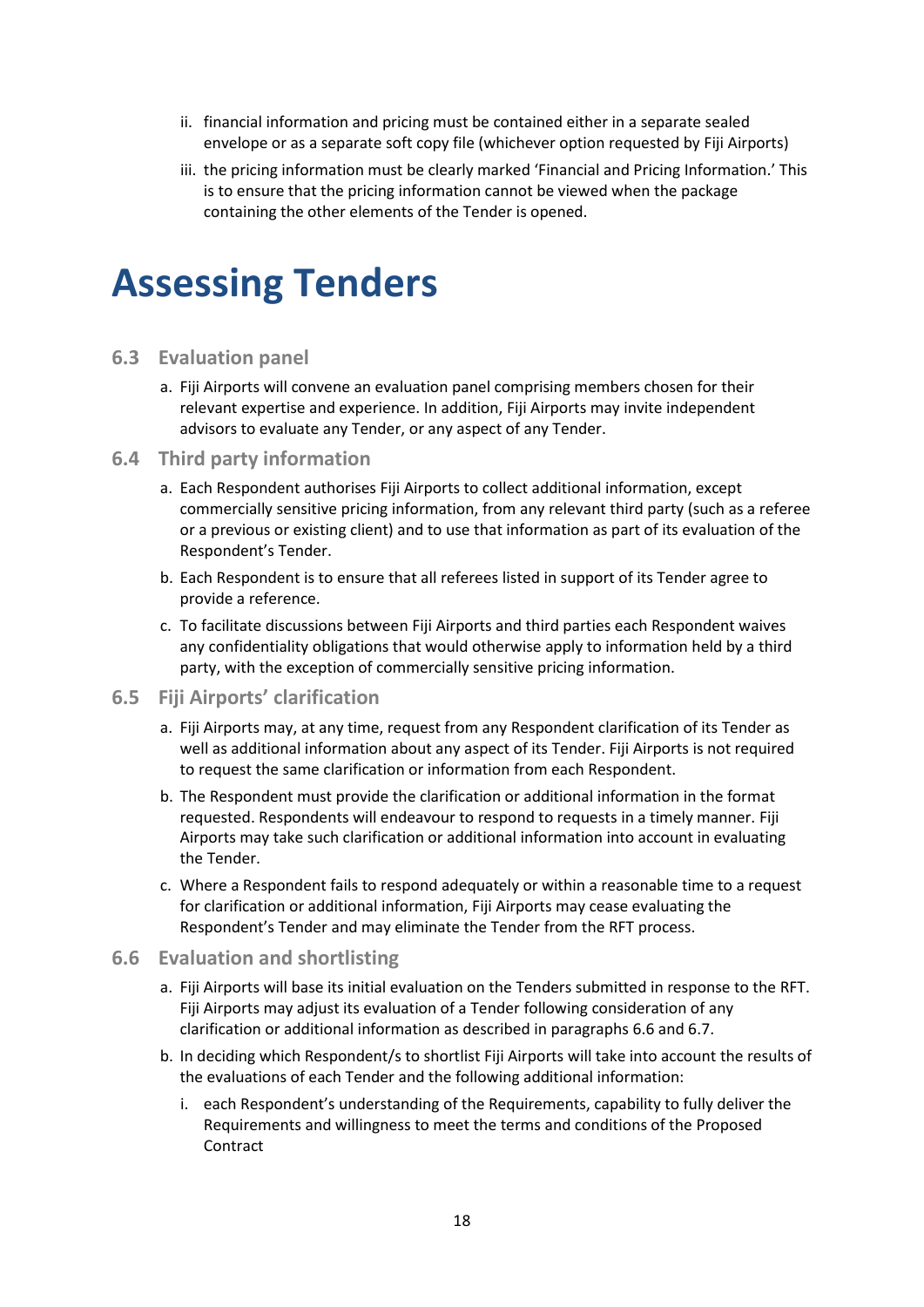- ii. except where the price is the only criterion, the best value-for-money over the wholeof-life of the goods or services.
- c. In deciding which Respondent/s, to shortlist Fiji Airports may take into account any of the following additional information:
	- i. the results from reference checks, site visits, product testing and any other due diligence
	- ii. the ease of contracting with a Respondent based on that Respondent's feedback on the Proposed Contract (where these do not form part of the weighted criteria)
	- iii. any matter that materially impacts on Fiji Airports' trust and confidence in the Respondent
	- iv. any other relevant information that Fiji Airports may have in its possession.
- d. Fiji Airports will advise Respondents if they have been shortlisted or not. Being shortlisted does not constitute acceptance by Fiji Airports of the Respondent's Tender, or imply or create any obligation on Fiji Airports to enter into negotiations with, or award a Contract for delivery of the Requirements to any shortlisted Respondent/s. At this stage in the RFT process Fiji Airports will not make public the names of the shortlisted Respondents.

#### **6.7 Negotiations**

- a. Fiji Airports may invite a Respondent to enter into negotiations with a view to contract. Where the outcome is unsatisfactory Fiji Airports may discontinue negotiations with a Respondent and may then initiate negotiations with another Respondent.
- b. Fiji Airports may initiate concurrent negotiations with more than one Respondent. In concurrent negotiations Fiji Airports will treat each Respondent fairly, and:
	- i. prepare a negotiation plan for each negotiation
	- ii. advise each Respondent, that it wishes to negotiate with, that concurrent negotiations will be carried out
	- iii. hold separate negotiation meetings with each Respondent.
- c. Each Respondent agrees that any legally binding contract entered into between the Successful Respondent and Fiji Airports will be essentially in the form set out in Section 5, the Proposed Contract.

#### **6.8 Respondent's debrief**

- a. At any time after shortlisting Respondents Fiji Airports will offer all Respondents who have not been shortlisted a debrief. Each Respondent will have 30 Business Days, from the date of offer, to request a debrief. When a Respondent requests a debrief, Fiji Airports will provide the debrief within 30 Business Days of the date of the request, or of the date the Contract is signed, whichever is later.
- b. The debrief may be provided by letter, email, phone or at a meeting. The debrief will:
	- i. provide the reasons why the Tender was or was not successful
	- ii. explain how the Tender performed against the pre-conditions (if applicable) and the evaluation criteria
	- iii. indicate the Tender's relative strengths and weaknesses
	- iv. explain, in general terms, the relative advantage/s of the successful Tender
	- v. seek to address any concerns or questions from the Respondent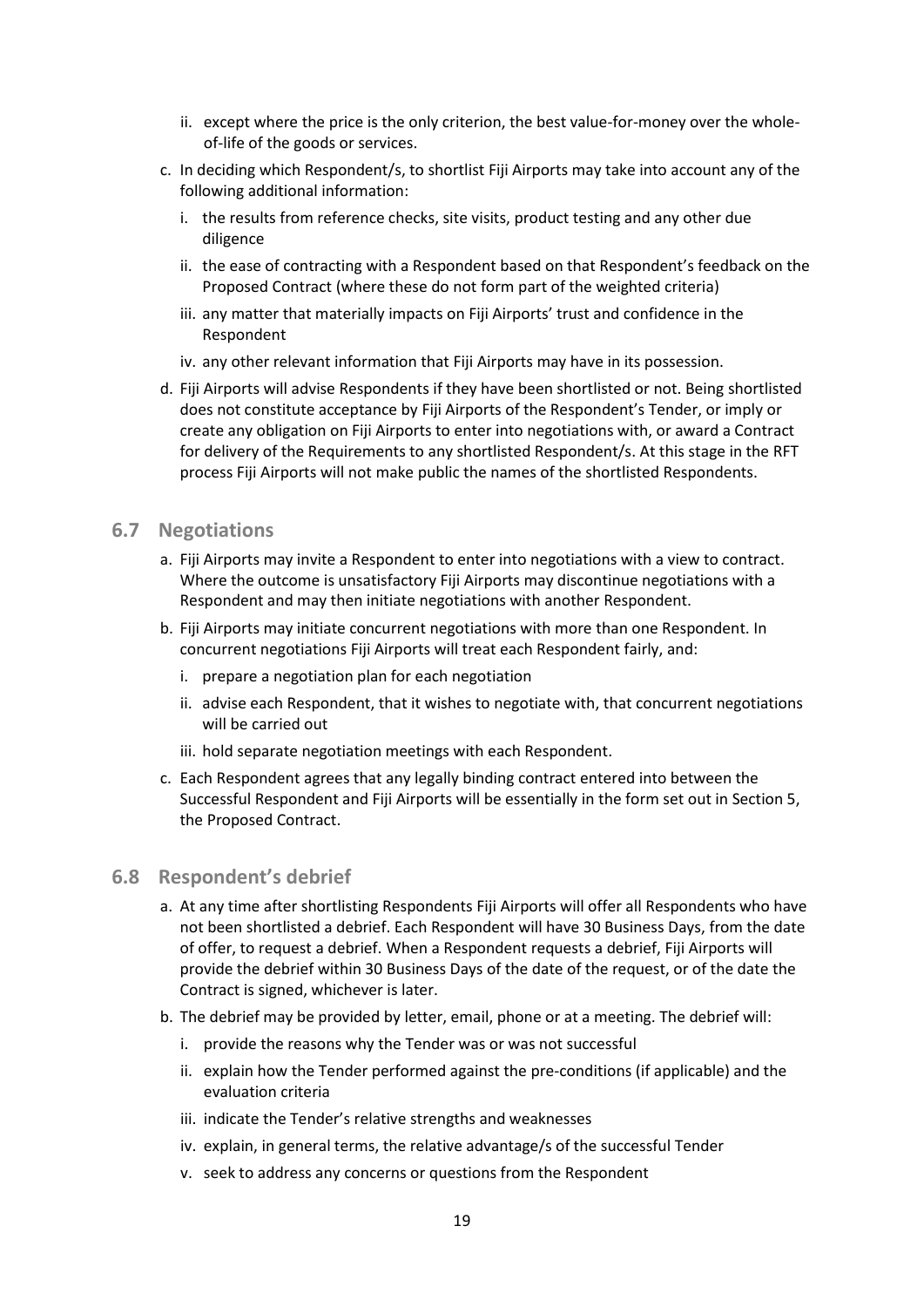- vi. seek feedback from the Respondent on the RFT and the RFT process.
- **6.9 Notification of outcome**

At any point after conclusion of negotiations, but no later than 30 Business Days after the date the Contract is signed, Fiji Airports will inform all unsuccessful Respondents of the name of the Successful Respondent, if any. Fiji Airports may make public the name of the Successful Respondent and any unsuccessful Respondent.

#### **6.10 Issues and complaints**

- a. A Respondent may, in good faith, raise with Fiji Airports any issue or complaint about the RFT, or the RFT process at any time.
- b. Fiji Airports will consider and respond promptly and impartially to the Respondent's issue or complaint.
- c. Both Fiji Airports and Respondent agree to act in good faith and use their best endeavours to resolve any issue or complaint that may arise in relation to the RFT.
- d. The fact that a Respondent has raised an issue or complaint is not to be used by Fiji Airports to unfairly prejudice the Respondent's ongoing participation in the RFT process or future contract opportunities.

## **Standard RFT Conditions**

## **6.11 Fiji Airport's Point of Contact**

- a. All enquiries regarding the RFT must be directed by email to Fiji Airport's Point of Contact. Respondents must not directly or indirectly approach any representative of Fiji Airports, or any other person, to solicit information concerning any aspect of the RFT.
- b. Only the Point of Contact, and any authorised person of Fiji Airports, are authorised to communicate with Respondents regarding any aspect of the RFT. Fiji Airports will not be bound by any statement made by any other person.
- c. Fiji Airports may change the Point of Contact at any time. Fiji Airports will notify Respondents of any such change. This notification may be posted on the website or sent by email.
- d. Where a Respondent has an existing contract with Fiji Airports then business as usual communications, for the purpose of managing delivery of that contract, will continue using the usual contacts. Respondents must not use business as usual contacts to lobby Fiji Airports, solicit information or discuss aspects of the RFT.

#### **6.12 Conflict of Interest**

a. Each Respondent must complete the Conflict of Interest declaration in the Response Form and must immediately inform Fiji Airports should a Conflict of Interest arise during the RFT process. A material Conflict of Interest may result in the Respondent being disqualified from participating further in the RFT.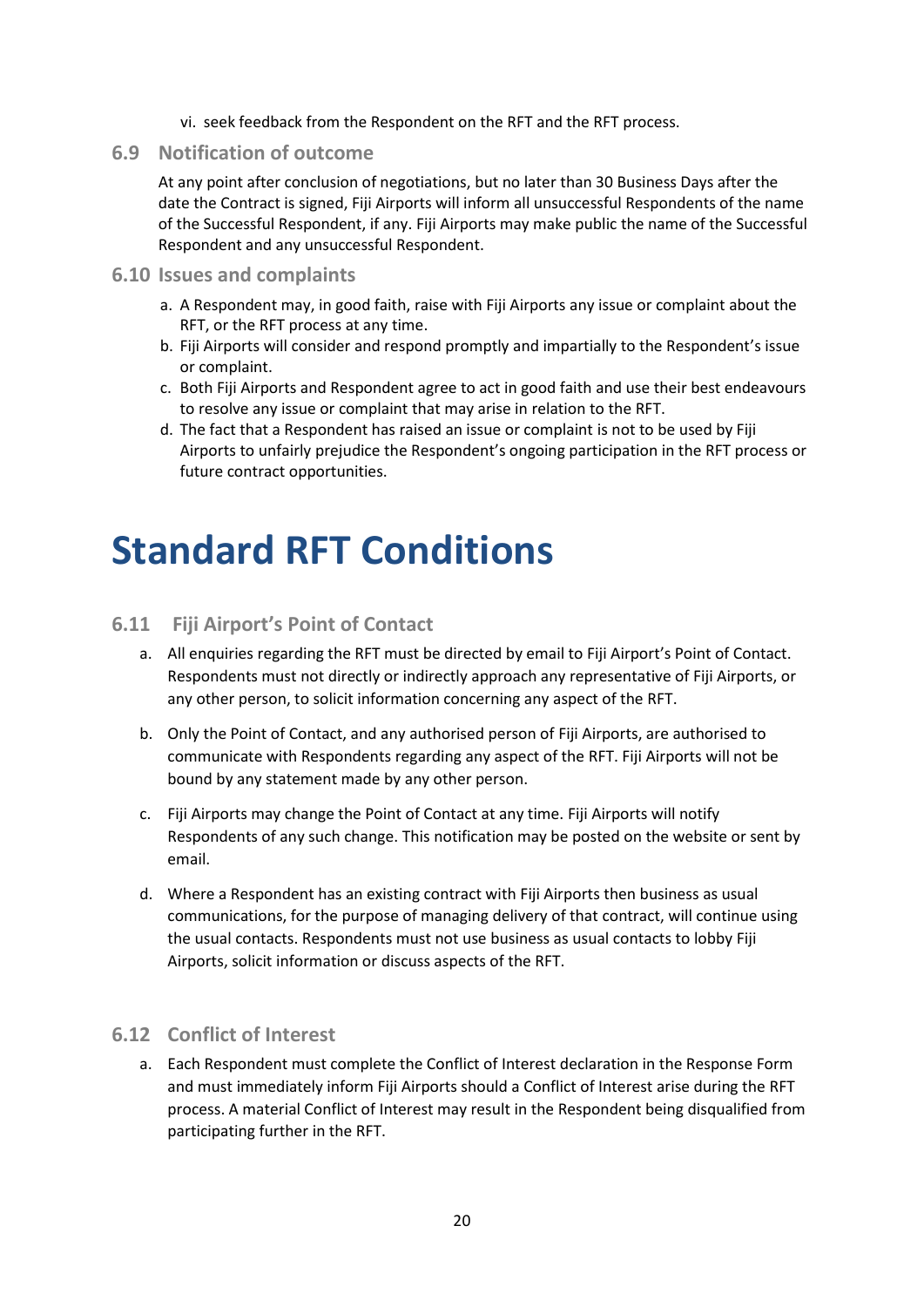#### **6.13 Ethics**

- a. Respondents must not attempt to influence or provide any form of personal inducement, reward or benefit to any representative of Fiji Airports in relation to the RFT.
- b. A Respondent who attempts to do anything prohibited by paragraphs 6.13.a. and 6.14.a. may be disqualified from participating further in the RFT process.
- c. Fiji Airports reserves the right to require additional declarations, or other evidence from a Respondent, or any other person, throughout the RFT process to ensure probity of the RFT process.

## **6.14 Anti-collusion and bid rigging**

- a. Respondents must not engage in collusive, deceptive or improper conduct in the preparation of their Tenders or other submissions or in any discussions or negotiations with Fiji Airports. Such behaviour will result in the Respondent being disqualified from participating further in the RFT process. In submitting a Tender the Respondent warrants that its Tender has not been prepared in collusion with a Competitor.
- b. Fiji Airports reserves the right, at its discretion, to report suspected collusive or anticompetitive conduct by Respondents to the appropriate authority and to give that authority all relevant information including a Respondent's Tender.

## **6.15 Confidential Information**

- a. Fiji Airports and Respondent will each take reasonable steps to protect Confidential Information and, subject to paragraph 6.18.c. and without limiting any confidentiality undertaking agreed between them, will not disclose Confidential Information to a third party without the other's prior written consent.
- b. Fiji Airports and Respondent may each disclose Confidential Information to any person who is directly involved in the RFT process on its behalf, such as officers, employees, consultants, contractors, professional advisors, evaluation panel members, partners, principals or directors, but only for the purpose of participating in the RFT.
- c. Respondents acknowledge that Fiji Airports' obligations under are subject to requirements imposed by parliamentary and constitutional convention and any other obligations imposed by law. Fiji Airports will not be in breach of its obligations if Confidential Information is disclosed by Fiji Airports to the appropriate authority because of suspected collusive or anticompetitive tendering behaviour. Where Fiji Airports receives an OIA request that relates to a Respondent's Confidential Information Fiji Airports will consult with the Respondent and may ask the Respondent to explain why the information is considered by the Respondent to be confidential or commercially sensitive.

## **6.16 Confidentiality of RFT information**

a. For the duration of the RFT, to the date of the announcement of the Successful Respondent, or the end of the RFT process, the Respondent agrees to keep the RFT strictly confidential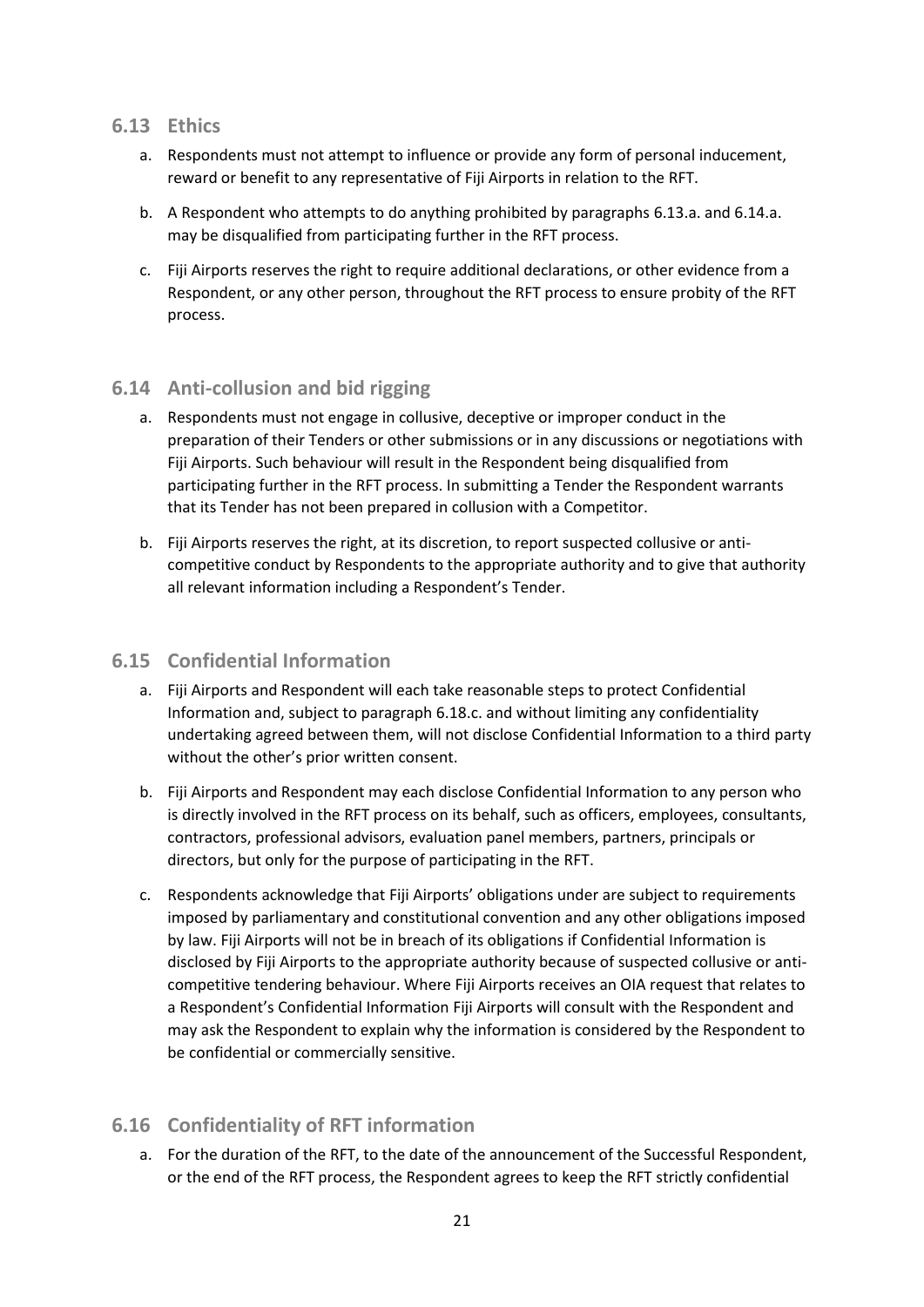and not make any public statement to any third party in relation to any aspect of the RFT, the RFT process or the award of any Contract without Fiji Airports' prior written consent.

b. A Respondent may disclose RFT information to any person described in paragraph 6.18.b. but only for the purpose of participating in the RFT. The Respondent must take reasonable steps to ensure that such recipients do not disclose Confidential Information to any other person or use Confidential Information for any purpose other than responding to the RFT.

## **6.17 Costs of participating in the RFT process**

a. Each Respondent will meet its own costs associated with the preparation and presentation of its Tender and any negotiations.

#### **6.18 Ownership of documents**

- a. The RFT and its contents remain the property of Fiji Airports. All Intellectual Property rights in the RFT remain the property of the Fiji Airports or its licensors. Fiji Airports may request the immediate return or destruction of any or all RFT documents and any copies. Respondents must comply with any such request in a timely manner.
- b. All documents forming the Tender will, when delivered to Fiji Airports, become the property of Fiji Airports. Tenders will not be returned to Respondents at the end of the RFT process.
- c. Ownership of Intellectual Property rights in the Tender remain the property of the Respondent or its licensors. However, the Respondent grants to Fiji Airports a non-exclusive, non-transferable, perpetual licence to retain, use, copy and disclose information contained in the Tender for any purpose related to the RFT process.

## **6.19 No binding legal relations**

- a. Neither the RFT, nor the RFT process, creates a process contract or any legal relationship between Fiji Airports and any Respondent, except in respect of:
- i. the Respondent's declaration in its Tender
- ii. the Offer Validity Period
- iii. the Respondent's statements, representations and/or warranties in its Tender and in its correspondence and negotiations with Fiji Airports
- iv. the Evaluation Approach to be used by Fiji Airports to assess Tenders as set out in Section 3 and in the RFT-Terms (as varied by Section 1, paragraph 1.6, if applicable)
- v. the standard RFT conditions set out in paragraphs 6.11 to 6.24
- vi. any other matters expressly described as binding obligations in Section 1, paragraph 1.6.
- b. Each exception in paragraph 6.19.a. is subject only to Fiji Airports' reserved rights in paragraph 6.21.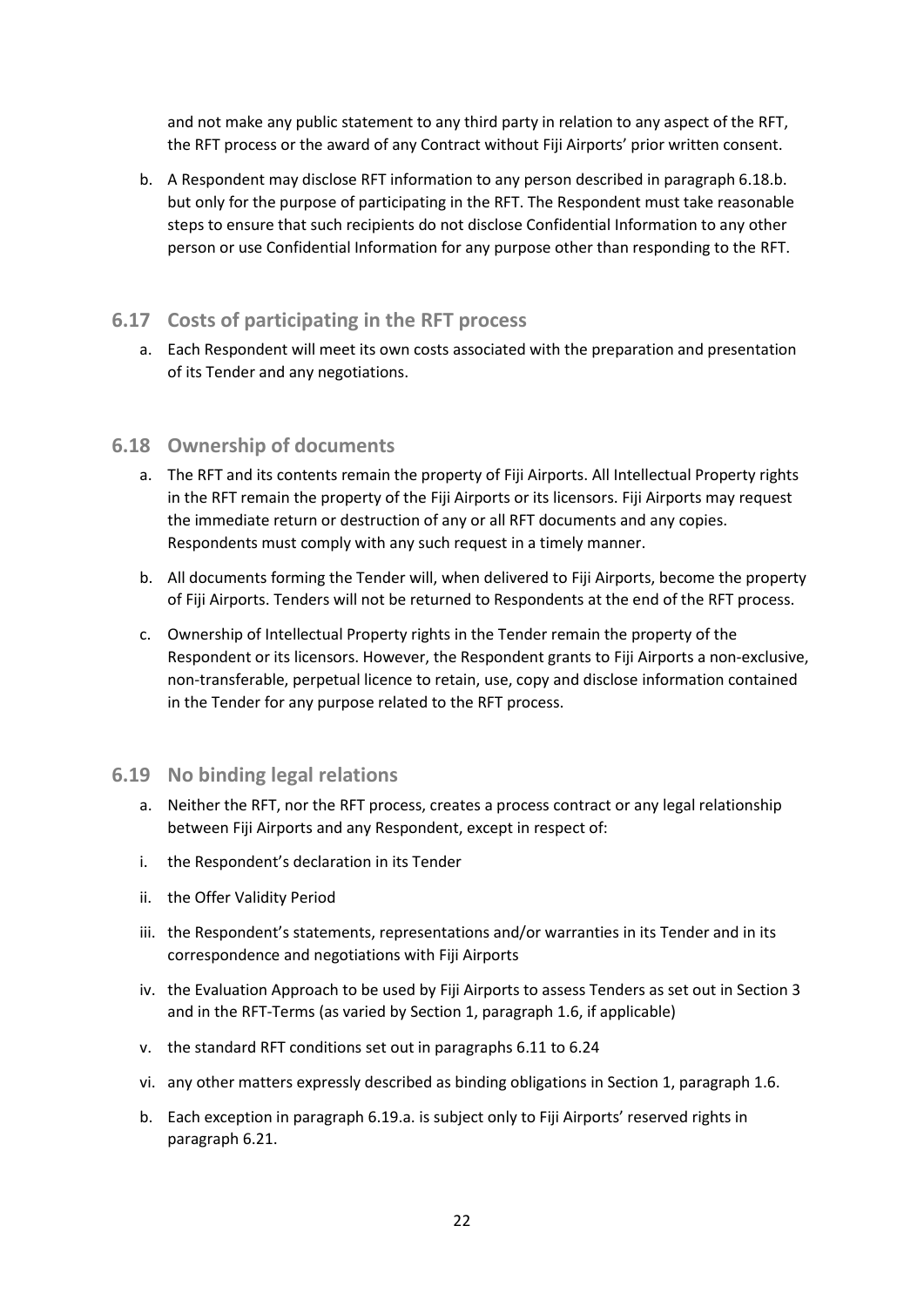c. Except for the legal obligations set out in paragraph 6.19.a. no legal relationship is formed between Fiji Airports and any Respondent unless and until a Contract is entered into between those parties.

## **6.20 Elimination**

- a. Fiji Airports may exclude a Respondent from participating in the RFT if Fiji Airports has evidence of any of the following, and is considered by Fiji Airports to be material to the RFT:
- i. the Respondent has failed to provide all information requested, or in the correct format, or materially breached a term or condition of the RFT
- ii. the Tender contains a material error, omission or inaccuracy
- iii. the Respondent is in bankruptcy, receivership or liquidation
- iv. the Respondent has made a false declaration
- v. there is a serious performance issue in a historic or current contract delivered by the Respondent
- vi. the Respondent has been convicted of a serious crime or offence
- vii. there is professional misconduct or an act or omission on the part of the Respondent which adversely reflects on the integrity of the Respondent
- viii. the Respondent has failed to pay taxes, duties or other levies
- ix. the Respondent represents a threat to national security or the confidentiality of sensitive government information
- x. the Respondent is a person or organisation designated as a terrorist by the Fiji Police or listed on the DFAT consolidated list<sup>1</sup>.

## **6.21 Fiji Airports' additional rights**

- a. Despite any other provision in the RFT Fiji Airports may, on giving due notice to Respondents:
- i. amend, suspend, cancel and/or re-issue the RFT, or any part of the RFT
- ii. make any material change to the RFT (including any change to the timeline, Requirements or Evaluation Approach) on the condition that Respondents are given a reasonable time within which to respond to the change.
- b. Despite any other provision in the RFT Fiji Airports may:
- i. accept a late Tender if it is Fiji Airports fault that it is received late
- ii. in exceptional circumstances, accept a late Tender where it considers that there is no material prejudice to other Respondents. Fiji Airports will not accept a late Tender if it

<sup>1</sup> Refer <https://www.dfat.gov.au/international-relations/security/sanctions/consolidated-list>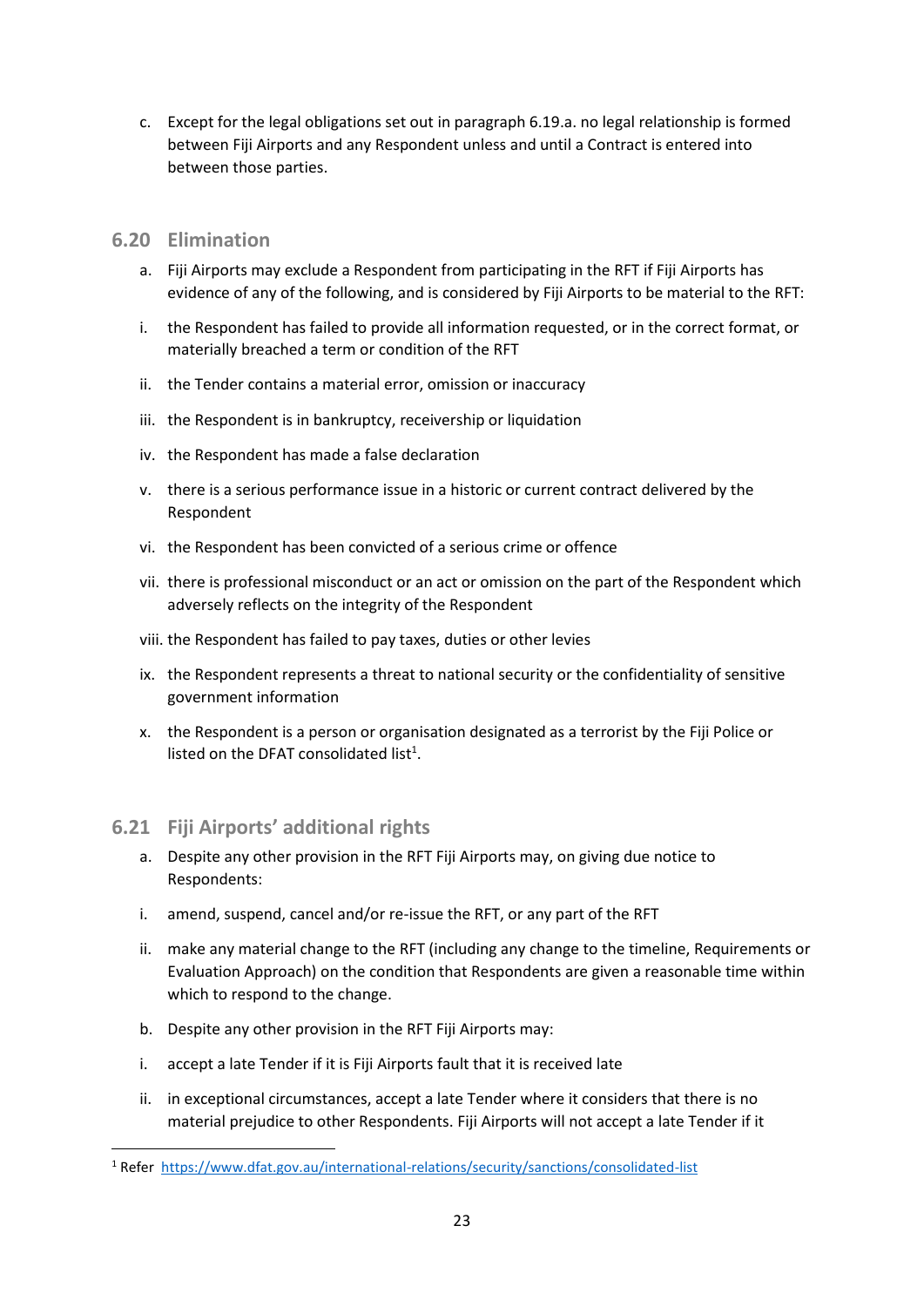considers that there is risk of collusion on the part of a Respondent, or the Respondent may have knowledge of the content of any other Tender

- iii. in exceptional circumstances, answer a question submitted after the Deadline for Questions, if applicable
- iv. accept or reject any Tender, or part of a Tender
- v. accept or reject any non-compliant, non-conforming or alternative Tender
- vi. decide not to accept the lowest priced conforming Tender unless this is stated as the Evaluation Approach
- vii. decide not to enter into a Contract with any Respondent
- viii. liaise or negotiate with any Respondent without disclosing this to, or doing the same with, any other Respondent
- ix. provide or withhold from any Respondent information in relation to any question arising in relation to the RFT. Information will usually only be withheld if it is deemed unnecessary, is commercially sensitive to a Respondent, is inappropriate to supply at the time of the request or cannot be released for legal reasons
- x. amend the Proposed Contract at any time, including during negotiations with a shortlisted Respondent
- xi. waive irregularities or requirements in or during the RFT process where it considers it appropriate and reasonable to do so.
- c. Fiji Airports may request that a Respondent/s agrees to Fiji Airports:
- i. selecting any individual element/s of the Requirements that is offered in a Tender and capable of being delivered separately, unless the Tender specifically states that the Tender, or elements of the Tender, are to be taken collectively
- ii. selecting two or more Respondents to deliver the Requirements as a joint venture or consortium.
- **6.22 Fiji law**
	- a. The laws of Fiji shall govern the RFT and each Respondent agrees to submit to the exclusive jurisdiction of the Fiji courts in respect of any dispute concerning the RFT or the RFT process.
- **6.23 Disclaimer**
	- a. Fiji Airports will not be liable in contract, tort, equity, or in any other way whatsoever for any direct or indirect damage, loss or cost incurred by any Respondent or any other person in respect of the RFT process.
	- b. Nothing contained or implied in the RFT, or RFT process, or any other communication by Fiji Airports to any Respondent shall be construed as legal, financial or other advice. Fiji Airports has endeavoured to ensure the integrity of such information. However, it has not been independently verified and may not be updated.
	- c. To the extent that liability cannot be excluded, the maximum aggregate liability of Fiji Airports, its agents and advisors is \$1,000,000.00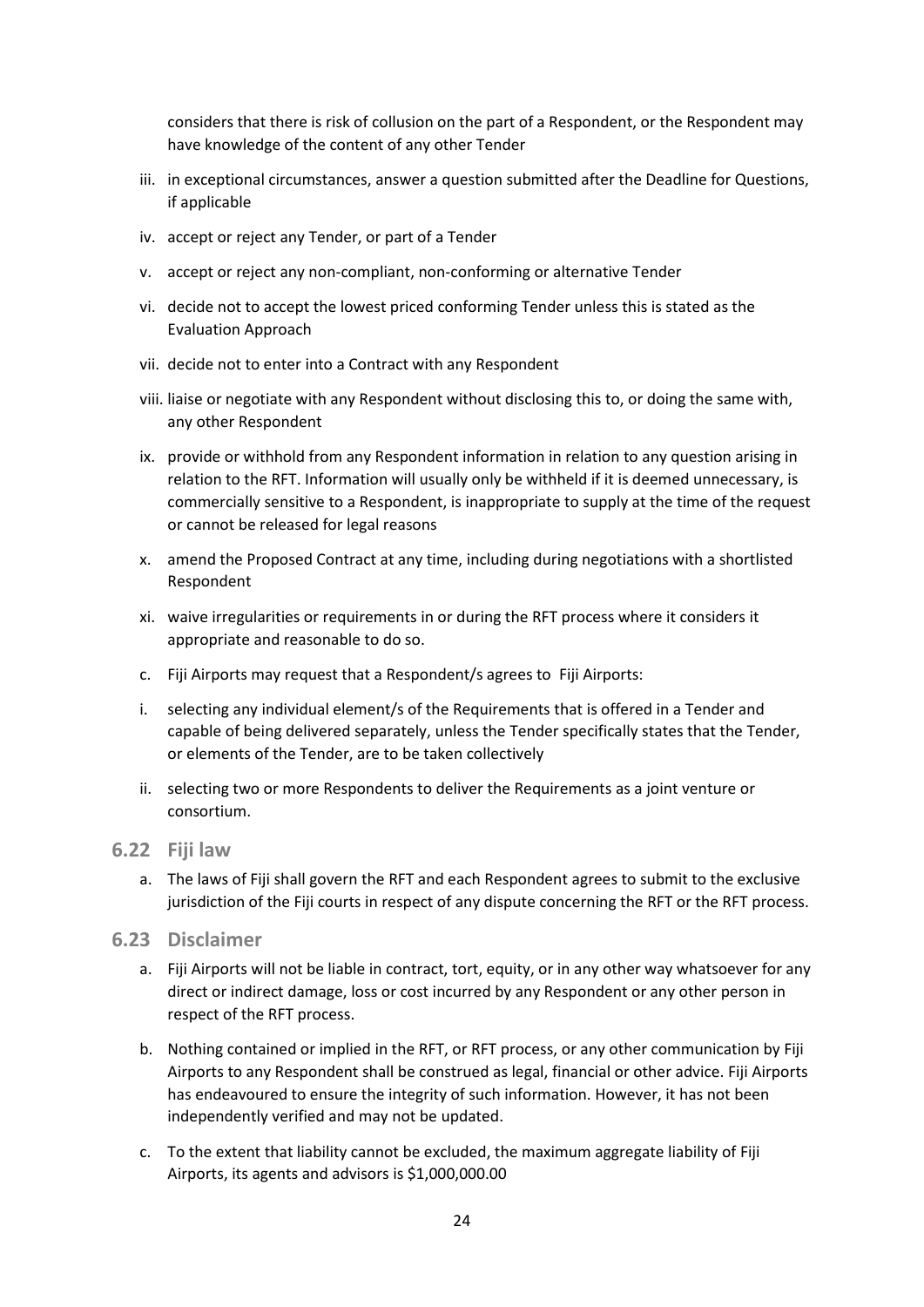- **6.24 Precedence**
	- a. Any conflict or inconsistency in the RFT shall be resolved by giving precedence in the following descending order:
	- i. Section 1, paragraph 1.6
	- ii. Section 6 (RFT-Terms)
	- iii. all other Sections of this RFT document
	- iv. any additional information or document provided by Fiji Airports to Respondents through Fiji Airports Point of Contact or our website.

If there is any conflict or inconsistency between information or documents having the same level of precedence the later information or document will prevail.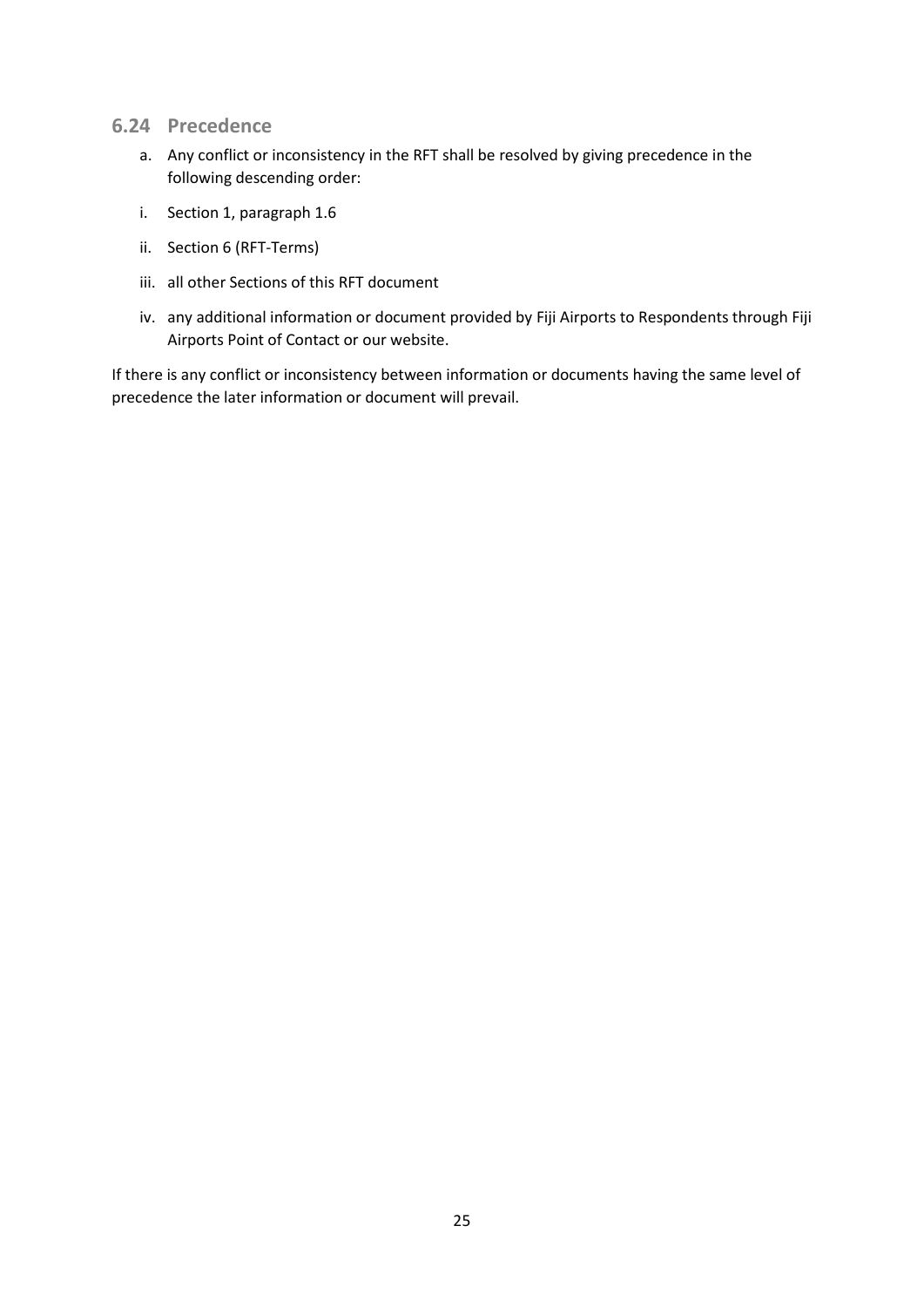## **Definitions**

In relation to the RFT the following words and expressions have the meanings described below.

| <b>Business Day</b>                     | Any week day in Fiji, excluding Saturdays, Sundays, Fiji (national) public<br>holidays and all days from Boxing Day up to and including the day after<br>New Year's Day.                                                                                                                                                                                                             |  |  |
|-----------------------------------------|--------------------------------------------------------------------------------------------------------------------------------------------------------------------------------------------------------------------------------------------------------------------------------------------------------------------------------------------------------------------------------------|--|--|
| <b>Competitors</b>                      | Any other business that is in competition with a Respondent either in<br>relation to the goods or services sought under the RFT or in general.                                                                                                                                                                                                                                       |  |  |
| <b>Confidential</b>                     | Information that:                                                                                                                                                                                                                                                                                                                                                                    |  |  |
| <b>Information</b>                      | is by its nature confidential<br>a.                                                                                                                                                                                                                                                                                                                                                  |  |  |
|                                         | is marked by either the Buyer or a Respondent as 'confidential',<br>b.<br>'commercially sensitive', 'sensitive', 'in confidence', 'top secret', 'secret',<br>classified' and/or 'restricted'                                                                                                                                                                                         |  |  |
|                                         | is provided by the Buyer, a Respondent, or a third party in<br>c.<br>confidence                                                                                                                                                                                                                                                                                                      |  |  |
|                                         | the Buyer or a Respondent knows, or ought to know, is<br>d.<br>confidential.                                                                                                                                                                                                                                                                                                         |  |  |
|                                         | Confidential information does not cover information that is in the public<br>domain through no fault of either the Buyer or a Respondent.                                                                                                                                                                                                                                            |  |  |
| <b>Conflict of Interest</b>             | A Conflict of Interest arises if a Respondent's personal or business<br>interests or obligations do, could, or be perceived to, conflict with its<br>obligations to the Buyer under the RFT or in the provision of the goods or<br>services. It means that the Respondent's independence, objectivity or<br>impartiality can be called into question. A Conflict of Interest may be: |  |  |
|                                         | actual: where the conflict currently exists<br>а.                                                                                                                                                                                                                                                                                                                                    |  |  |
|                                         | potential: where the conflict is about to happen or could<br>b.<br>happen, or                                                                                                                                                                                                                                                                                                        |  |  |
|                                         | perceived: where other people may reasonably think that a<br>c.<br>person is compromised.                                                                                                                                                                                                                                                                                            |  |  |
| <b>Contract</b>                         | The written Contract/s entered into by the Buyer and Successful<br>Respondent/s for the delivery of the Requirements                                                                                                                                                                                                                                                                 |  |  |
| <b>Deadline for</b><br><b>Tenders</b>   | The deadline that Tenders are to be delivered or submitted to the Buyer<br>as stated in Section 1, paragraph 1.2.                                                                                                                                                                                                                                                                    |  |  |
| <b>Deadline for</b><br><b>Questions</b> | The deadline for suppliers to submit questions to the Buyer as stated in<br>Section 1, paragraph 1.2, if applicable.                                                                                                                                                                                                                                                                 |  |  |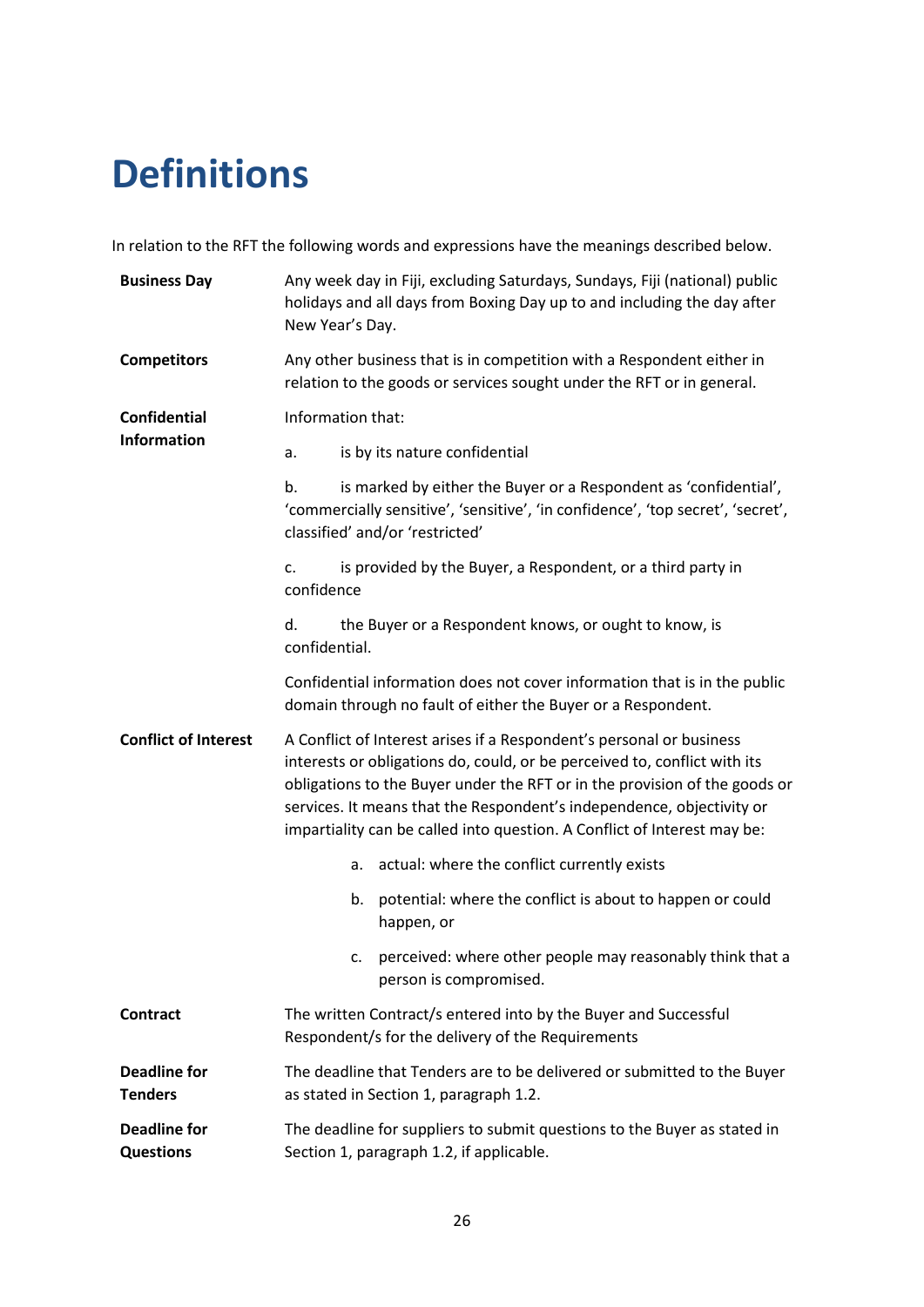| <b>Evaluation Approach</b>     | The approach used by the Buyer to evaluate Tenders as described in<br>Section 3 and in Section 6 (as varied by Section 1, paragraph 1.6, if<br>applicable).                                                                                                                                                                                        |  |
|--------------------------------|----------------------------------------------------------------------------------------------------------------------------------------------------------------------------------------------------------------------------------------------------------------------------------------------------------------------------------------------------|--|
| <b>Fiji Airports</b>           | Airports Fiji Limited Pte                                                                                                                                                                                                                                                                                                                          |  |
| <b>Intellectual Property</b>   | All intellectual property rights and interests, including copyright,<br>trademarks, designs, patents and other proprietary rights, recognised or<br>protected by law.                                                                                                                                                                              |  |
| <b>Method of Works</b><br>Plan | Method of Works Plan Means the plan setting out (including but without<br>limitation):                                                                                                                                                                                                                                                             |  |
|                                | the different parts of the Airport on or over or under which the<br>(a)<br>Contractor will have access for carrying out the Contract Works;                                                                                                                                                                                                        |  |
|                                | (b)<br>the dates and times on which the Contractor requires access to<br>the different parts of the Airport; and                                                                                                                                                                                                                                   |  |
|                                | (c)<br>incidental access routes, either within the area where the<br>Contract Works will be carried out and / or to and from that area, to carry<br>out the Contract Works.                                                                                                                                                                        |  |
| <b>Offer Validity Period</b>   | The period of time when a Tender (offer) is held open by the Respondent<br>for acceptance by the Buyer as stated in Section 1, paragraph 1.6.                                                                                                                                                                                                      |  |
| <b>Point of Contact</b>        | The Buyer and each Respondent are required to appoint a Point of<br>Contact. This is the channel to be used for all communications during the<br>RFT process. The Buyer's Point of Contact is identified in Section 1,<br>paragraph 1.3. The Respondent's Point of Contact is identified in its<br>Tender.                                         |  |
| <b>Price</b>                   | The total amount, including all costs, fees, expenses and charges, to be<br>charged by the Successful Respondent for the full delivery of the<br>Requirements. Each Respondent's Tender must include its Price.                                                                                                                                    |  |
| <b>Proposed Contract</b>       | The Contract terms and conditions proposed by the Buyer for the delivery<br>of the Requirements as described in Section 5.                                                                                                                                                                                                                         |  |
| <b>RFT</b>                     | Means the Request for Tender                                                                                                                                                                                                                                                                                                                       |  |
| <b>RFT Terms</b>               | The Contract terms and conditions proposed by the Buyer for the delivery<br>of the Requirements as described in Section 5.                                                                                                                                                                                                                         |  |
| <b>Requirements</b>            | The goods and/or services described in Section 2 which the Buyer intends<br>to purchase.                                                                                                                                                                                                                                                           |  |
| Respondent                     | A person, organisation, business or other entity that submits a Tender in<br>response to the RFT. The term Respondent includes its officers,<br>employees, contractors, consultants, agents and representatives. The<br>term Respondent differs from a supplier, which is any other business in<br>the market place that does not submit a Tender. |  |